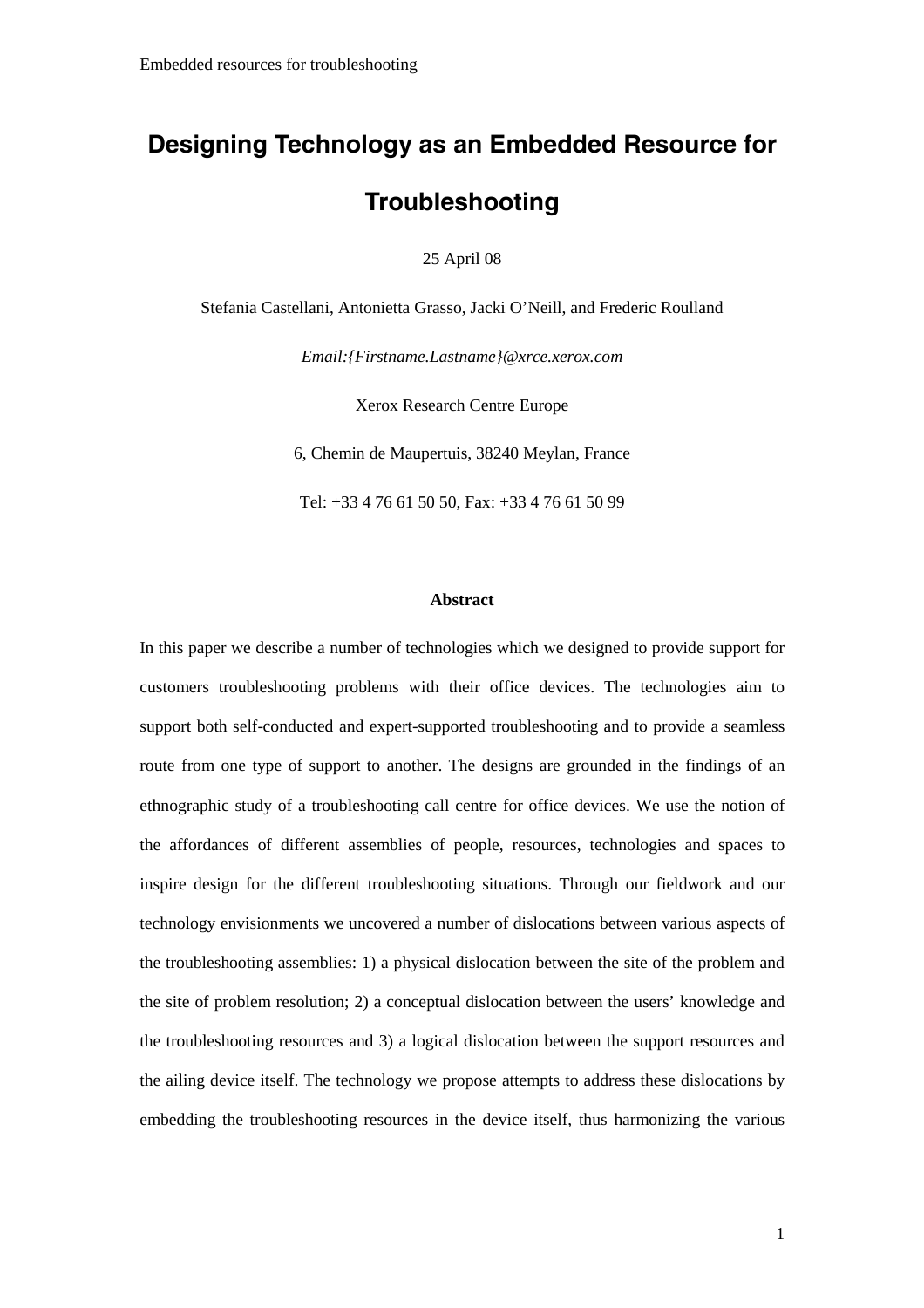elements and capturing, where possible, the haecceities - the 'just thisness' - of the each particular troubleshooting situation.

**Keywords:** device troubleshooting, diagnostics, ethnography, ethnomethodology, embedded systems, immediate and remote help-giving, work practice studies, help systems, situated action, socio-technical assemblies.

# **1 Introduction**

Remote device troubleshooting is an interesting area for CSCW: there are different possible configurations of support with different implications for design and thinking about how one might support remote diagnosis involves addressing key issues for CSCW:

- Where there is a remote expert: How do you make the properties of an object available at a remote site? How do you support and enhance actors ability to mutually orient to the ailing object?
- Where there is no remote expert: How do you make the resources needed for diagnosing and repairing the device available to the local actor when, how and as they need them?

Trying to address these issues involves touching on topics at the core of CSCW: the situated nature of action and the affordances of different assemblies of people, materials, technologies and spaces (local, virtual…). By affordances we mean that these different assemblies make available (and visible) certain courses of action while constraining others.

You will find a discussion of the device diagnosis literature at the end of this paper, positioned there so that we can discuss it in the light of the findings and technologies that we describe in this paper.

Our research draws heavily on concepts introduced by Lucy Suchman (1987, 2007). Suchman introduced the term *situated action* in her book, Plans and Situated Actions, as a way to reformulate the problem of purposeful action. "To designate the alternative that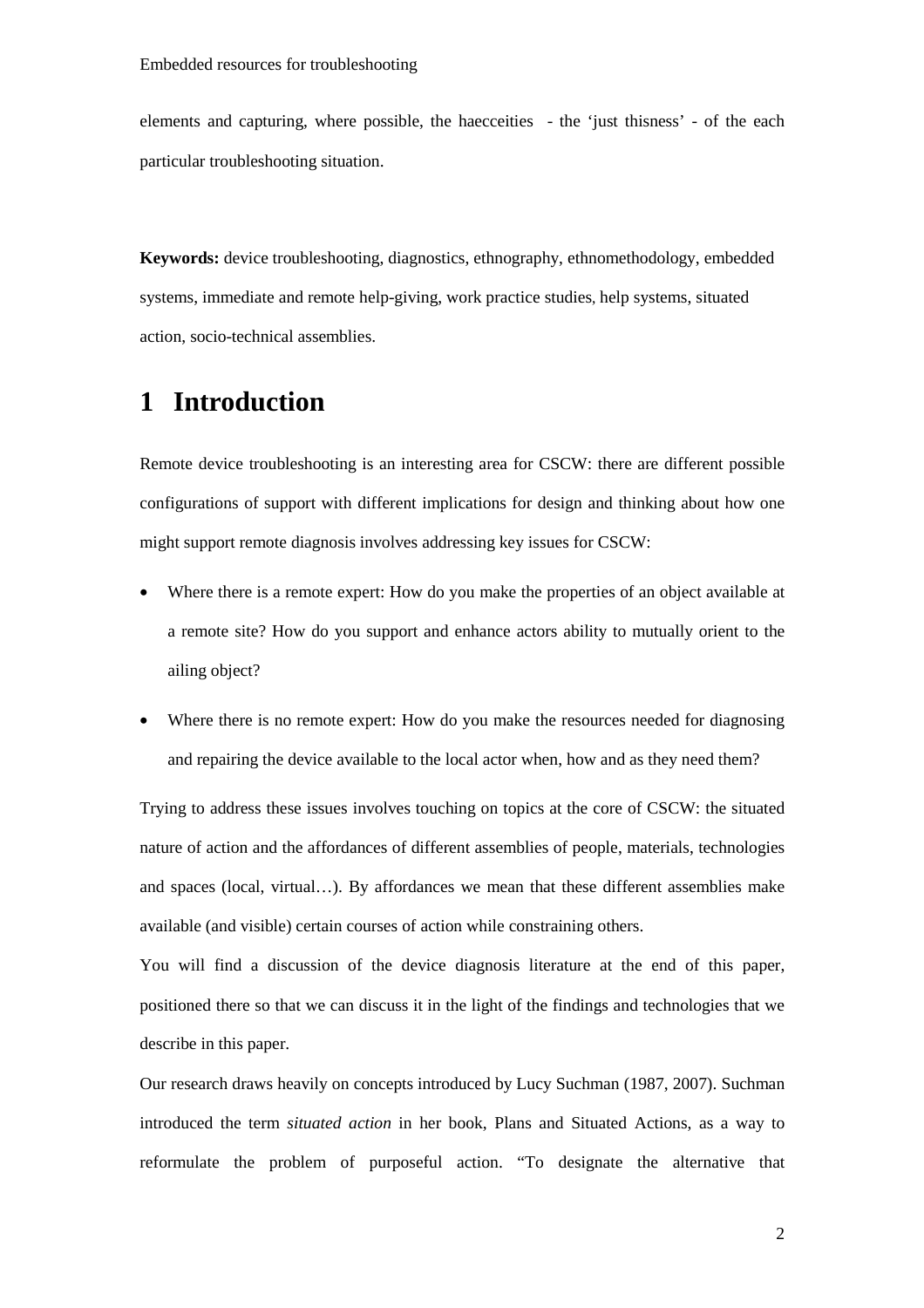ethnomethodology suggests – more a reformulation of the problem of purposeful action, and a research programme, than an accomplished theory – I have introduced the term *situated action*" (Suchman, 1987. 49-50). "The aim of research […] [is] to explore the relation of knowledge and action *to the particular circumstances* in which knowing and acting invariably occur" (Suchman, 1987. 178-179). Of specific interest to us for the design of technology is that the term *situated action* emphasizes the interrelationship between action, the knowledge and reasoning that surrounds that action and the context in which it takes place.

Suchman later expanded this program of research to "include an orientation to capacities for action comprised of specific configurations of persons and things" (Suchman, 2007. 284) that is human-machine *configurations*. She does this to counteract the artificial separation which is often made between the technical/physical and the social, whilst at the same time not denying the nature of people as "those actants who configure material-semiotic networks, however much we may be simultaneously incorporated into and through them." (Suchman, 2007. 270). Importantly for design and studies of use, different assemblies or configurations of people, materials, technology and spaces have different affordances.

The design work presented here, in the domain of device troubleshooting, was inspired by and is grounded in the fieldwork we undertook at a troubleshooting call centre. The call centre dealt with customers calling in with problems with their office devices (e.g. printers). Typically the caller is the user of the device and therefore rarely an expert in the workings of that device. The designs themselves are parts of different configurations or assemblies of people, materials, technology and spaces (in our case physical and virtual/digital spaces) and we aim to present here how the designs encompassed our understanding of how the different configurations would impact on the work to be undertaken within them. The different configurations are designed so that users can, if necessary, progress from self-conducted troubleshooting to collaboration with an expert by taking into account, for each troubleshooting attempt, the interrelation between the troubleshooting actions themselves, the knowledge and reasoning that informs them, the technologies involved and the context in

3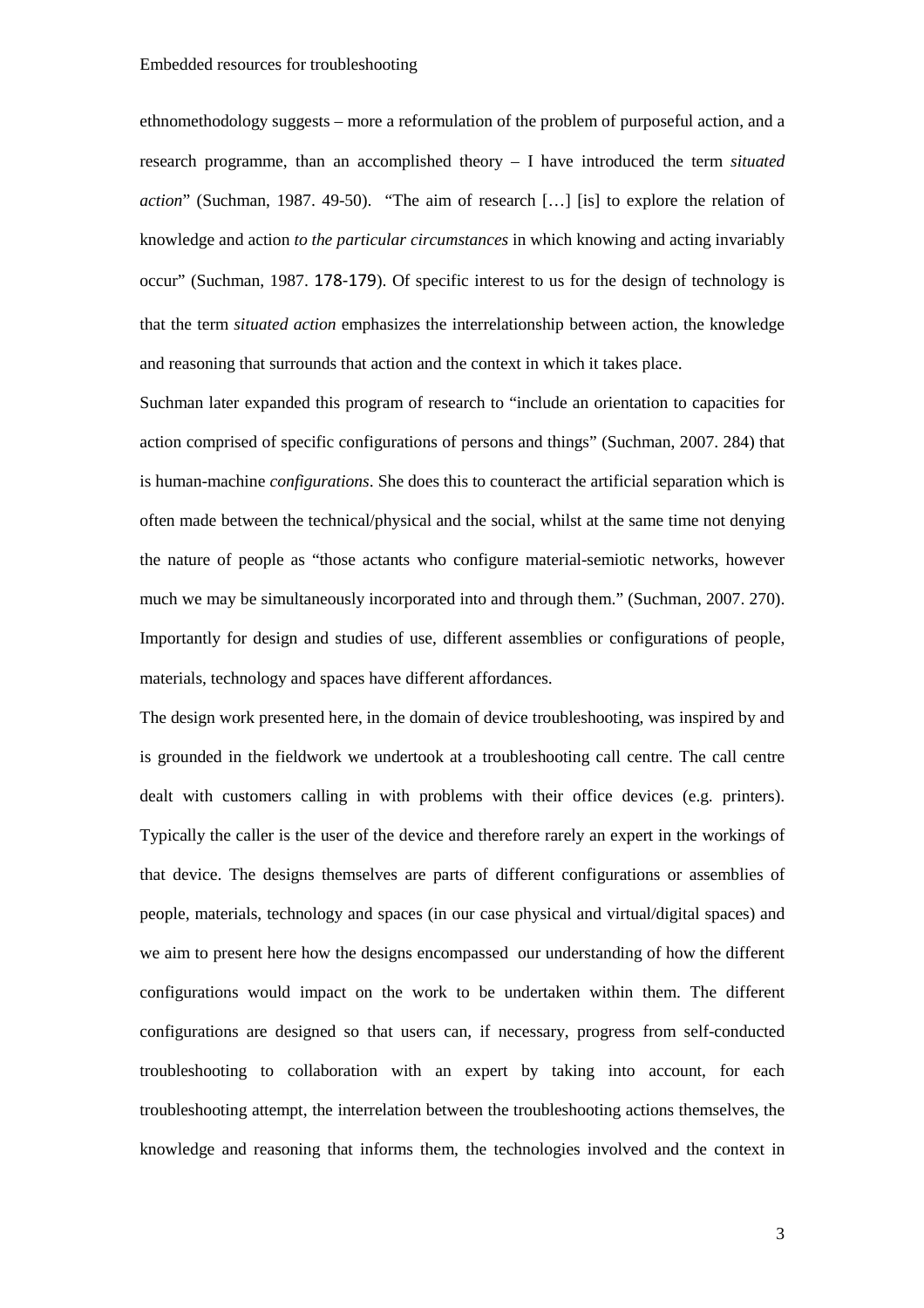which they are situated. In particular, we aim to design technology which acts as a *resource* (Suchman, 1987) rather than a directive instrument – supporting rather than replacing - the skills and knowledge of the user.

# **2 The nature of troubleshooting work**

In the organisation we studied, there was an emphasis on moving support away from service engineer visits to customer-conducted troubleshooting, e.g. by calling a support centre (expert-supported); with a further move to self-conducted troubleshooting: encouraging customers to try to fix problems themselves before calling. Self-conducted troubleshooting resources included limited on-device instructions and a searchable online Troubleshooting Knowledge Base (TKB). The TKB is available worldwide and contains a repository of problems (cases) and solutions, organised around families of models. The content is semistructured and the main part of it consists of a list of problems and an associated list of possible solutions, organised with a title and multimedia content describing the solution. The TKB provides a set of categories the user can browse and a keyword search mechanism where users can enter queries describing the particular problem they are facing.

If the users are not able to fix the problem they can telephone a call centre where an expert will guide them through the troubleshooting, or if necessary, call a service engineer to visit the site. Our design remit was to improve both self-conducted and expert-supported remote troubleshooting. At the time we started this research, the TKB was newly introduced and so not in widespread use by customers, although it was being used by the troubleshooters in the call centre. To understand the work of troubleshooting we therefore conducted a three week ethnographic study of the European Call Centre and carried out an in-lab study of the TKB. Deeper discussions of the field study are presented in O'Neill et al. (2005a), O'Neill et al. (2005b), and Crabtree et al. (2006). This created an interesting design situation however as we were not just redesigning support for the assemblies we could observe, i.e. of local and remote actor(s), technologies (ailing device, help system and communication technologies)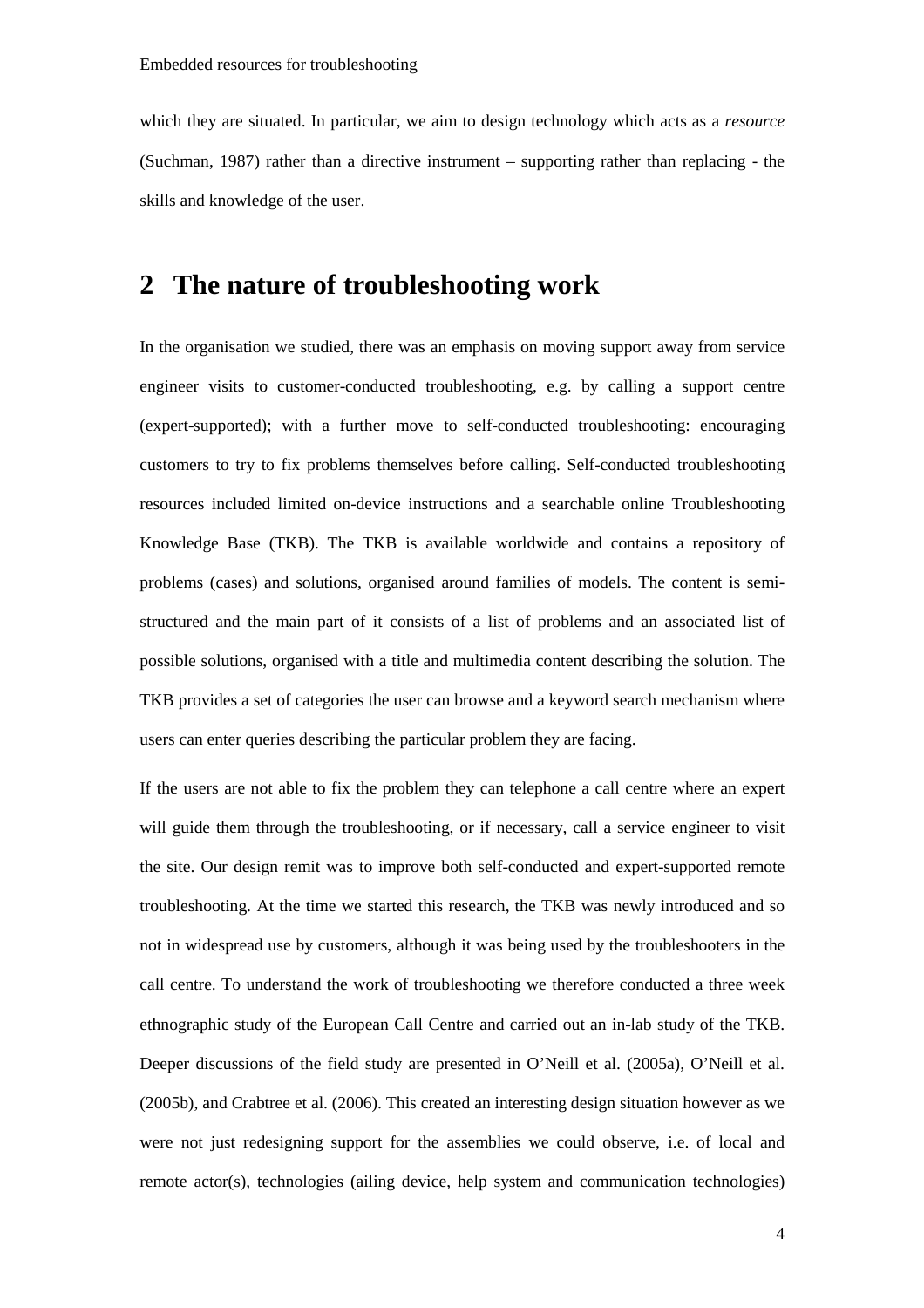and knowledge resources. We were also designing for new assemblies: assemblies of local actor(s), technologies (device and help system) and knowledge resources. There has been previous research which has used call centre studies to gather design requirements for online technologies (Martin et al, 1998) and we supplemented the field study findings with data from other sources including various observational user tests of the current customer resources and the prototypes we developed. This gave us additional insights into the reasoning of users when troubleshooting without expert help, albeit in somewhat artificial situations.

### **2.1 FIELD STUDY FINDINGS**

Before moving onto the design we will briefly recall the field study findings. The process of troubleshooting can be glossed as:

- Operators first elicit an initial problem description from customers. This is often partial and the full problem description may only be provided during the course of the interaction. E.g. multiple symptoms will not necessarily be described at once.
- Next operators and customers collaboratively work up the initial description into a fuller description from which they can begin to arrive at possible solutions. Operators may require additional information about the device, which may involve getting the customer to carry out tests, etc.
- Then operators and customers collaboratively troubleshoot the device, with operators giving the customers instructions and customers reporting back on the results of their actions. Although one might consider diagnosis and resolution as separate activities, in office device troubleshooting there is not always a clear distinction between them. Often diagnosis can only be seen to have been achieved in the resolution of the problem. Problems have many possible causes and it is often only through attempting the appropriate solutions that one can determine what that cause is.

The findings we report here emerged from the field studies, where we uncovered a number of places where the customers and troubleshooters had to engage in extra work, above and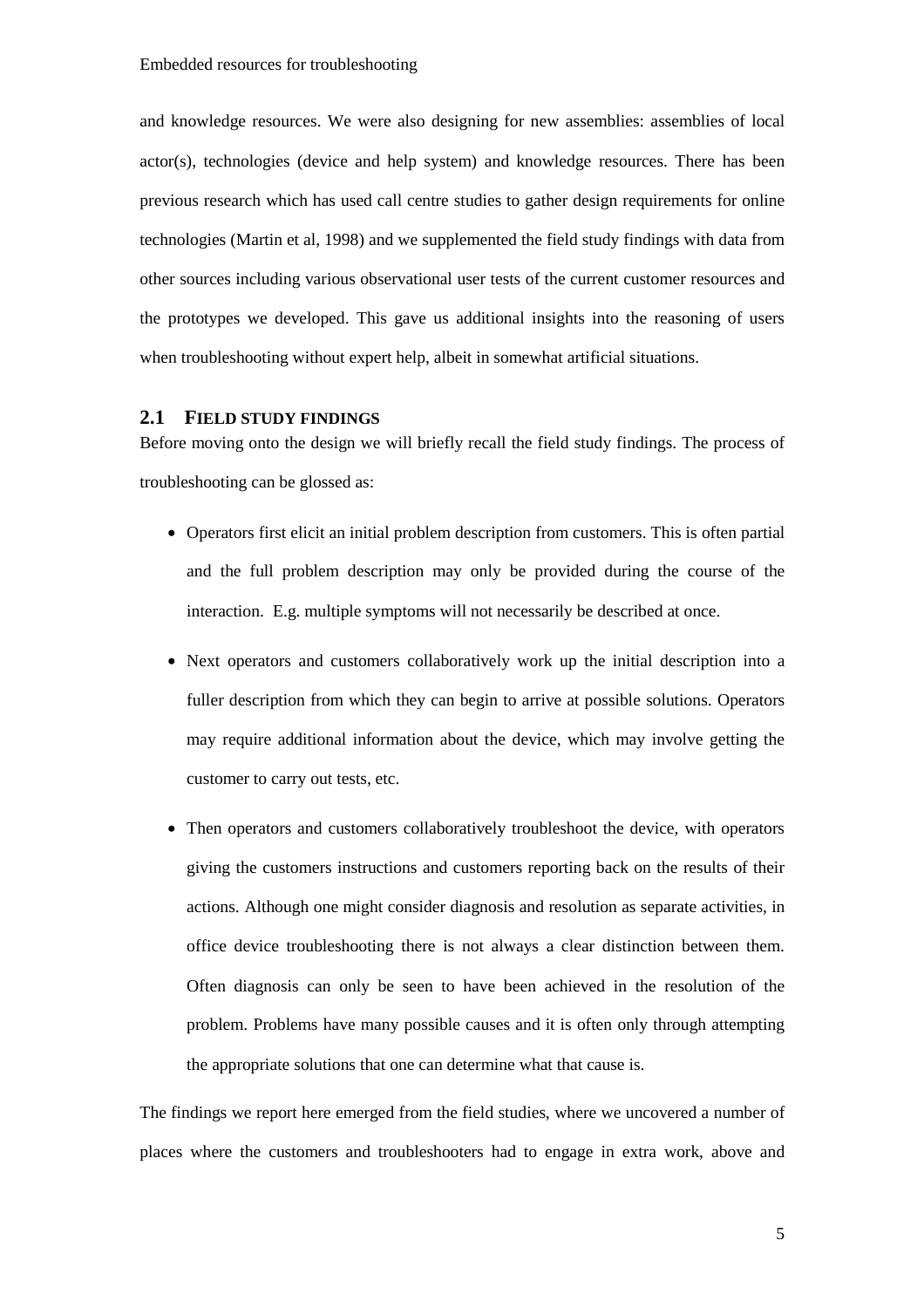beyond that involved in troubleshooting the device itself, to make the troubleshooting work. That is they had to engage in articulation work to overcome the affordances of the assemblies in which they are working. For the purposes of design we have classified these as 'dislocations', this is of course an abstraction (Dourish, 2007), but we found it useful for ordering the findings so that we could design across different troubleshooting situations. We refer to them as dislocations because in the various alternative troubleshooting situations the actors, the knowledge resources and the support technologies become dislocated from one another in various ways (i.e. they are not in alignment) and need to be 'worked in' to the activity of troubleshooting. We believe that for the purposes of innovative technology design it is useful to consider how greater connections between the various actors and artefacts involved in troubleshooting might reduce some of overhead introduced by these dislocations.

We therefore categorise the dislocations, around and through which the customer and the troubleshooter have to work in order to undertake diagnosis under the following headings:

- 1. *Physical dislocation* between the site of the problem and the site of problem resolution.
- 2. *Conceptual dislocation* between the users' knowledge and the troubleshooting resources.
- 3. *Logical dislocation* between the support resources and the ailing device itself.

We understand that the categories might be considered somewhat arbitrary and different classification schemas are possible (Bowker & Star, 1999) but we found this split was useful<sup>1</sup>.

### 2.1.1 PHYSICAL DISLOCATION

 $\ddot{\phantom{a}}$ 

A major problem encountered is that there is a dislocation between the site of the problem and the site of the problem resolution. This manifests itself in a number of ways:

 $1$  It's important to point out here that the design was undertaken in a multi-disciplinary team, including ethnographers, designers and developers and thus was undertaken with attention to the full richness of the ethnography of which only a small part is presented here.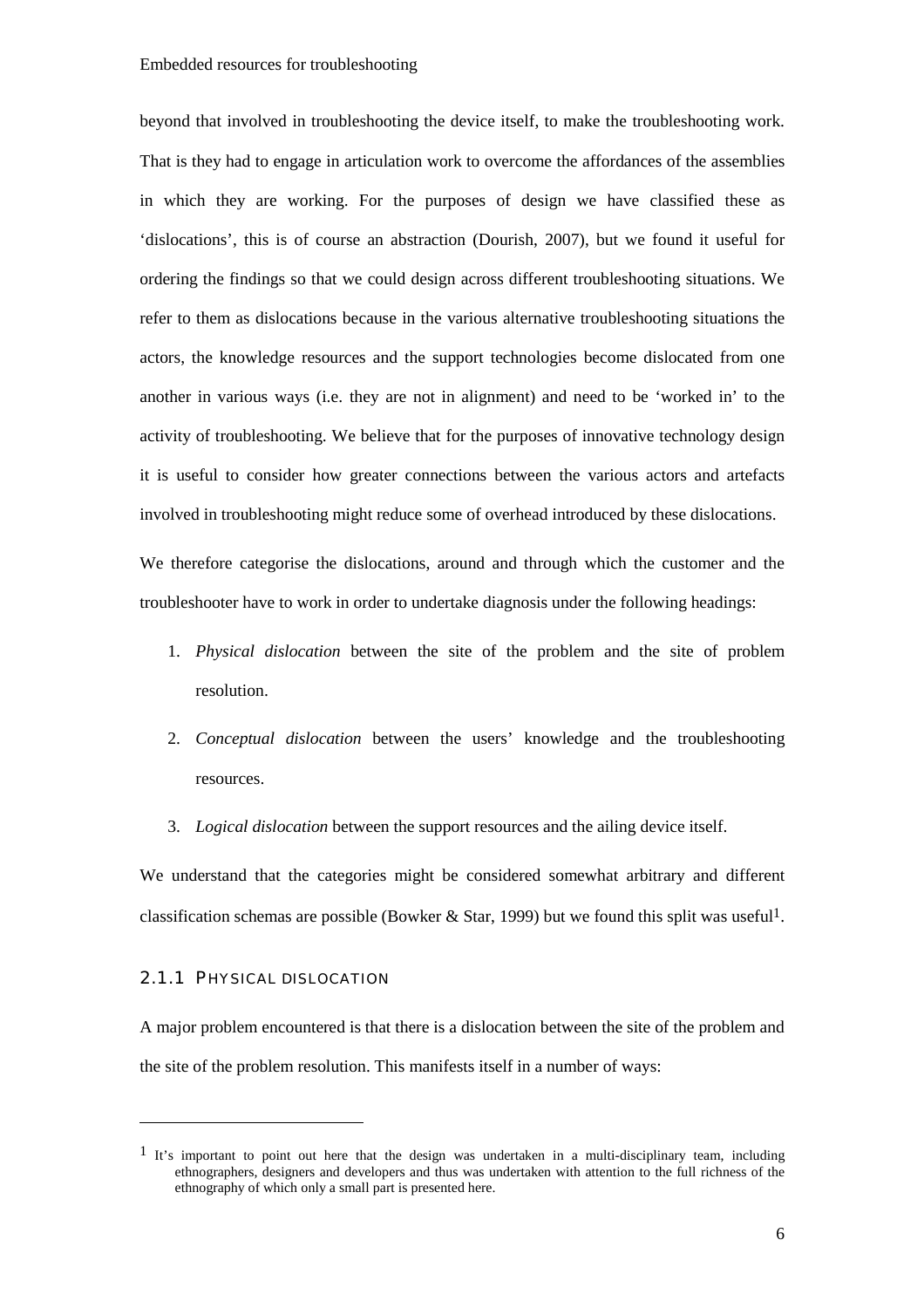- 1. The problem the customer is encountering is not immediately available to technical support. They are not by the device, able to experience and diagnose the problem and at the same time, customers do not have the expertise to diagnose and fix the problems themselves. Thus the troubleshooting activity is a collaborative achievement – customers report their interactions with the device and they work together with the troubleshooters to create, from their individual understandings of this problem here, a shared understanding of the nature of the problem and its possible solutions. Troubleshooters work to uncover and distil information about this particular problem that direct access might provide for them on inspection, since they cannot directly witness it.
- 2. Troubleshooters need to situate their instructions in the ongoing interaction between themselves, the customer and the device. However, their resources for understanding the customers' interactions with the device are limited to what they can hear and what the customer tells them. In addition, they are describing physical actions to be undertaken on a real device and, in the absence of the device on which the actions are to be performed, they have a number of techniques for embodying the solution. These include miming as they give instructions, using images and menu maps or going to a model of device itself (all the different device models are present in the call centre). In all these cases, although these resources can help the troubleshooter visualise the problem, they involve enacting the actions remotely from the device and then describing them, using only words, to the users. In addition, the representations of the device are just that, they do not show the actual problem device *as it is now* or the customers' position relative to it. Confusion often arises during the provision of instructions, which door? left of what? and so on.
- 3. To complicate matters further the phone is rarely near the device, requiring to-ing and fro-ing, human chains (e.g. relaying instructions through additional parties) or flat refusal to troubleshoot. Phones tend to reside in private spaces and copiers in public,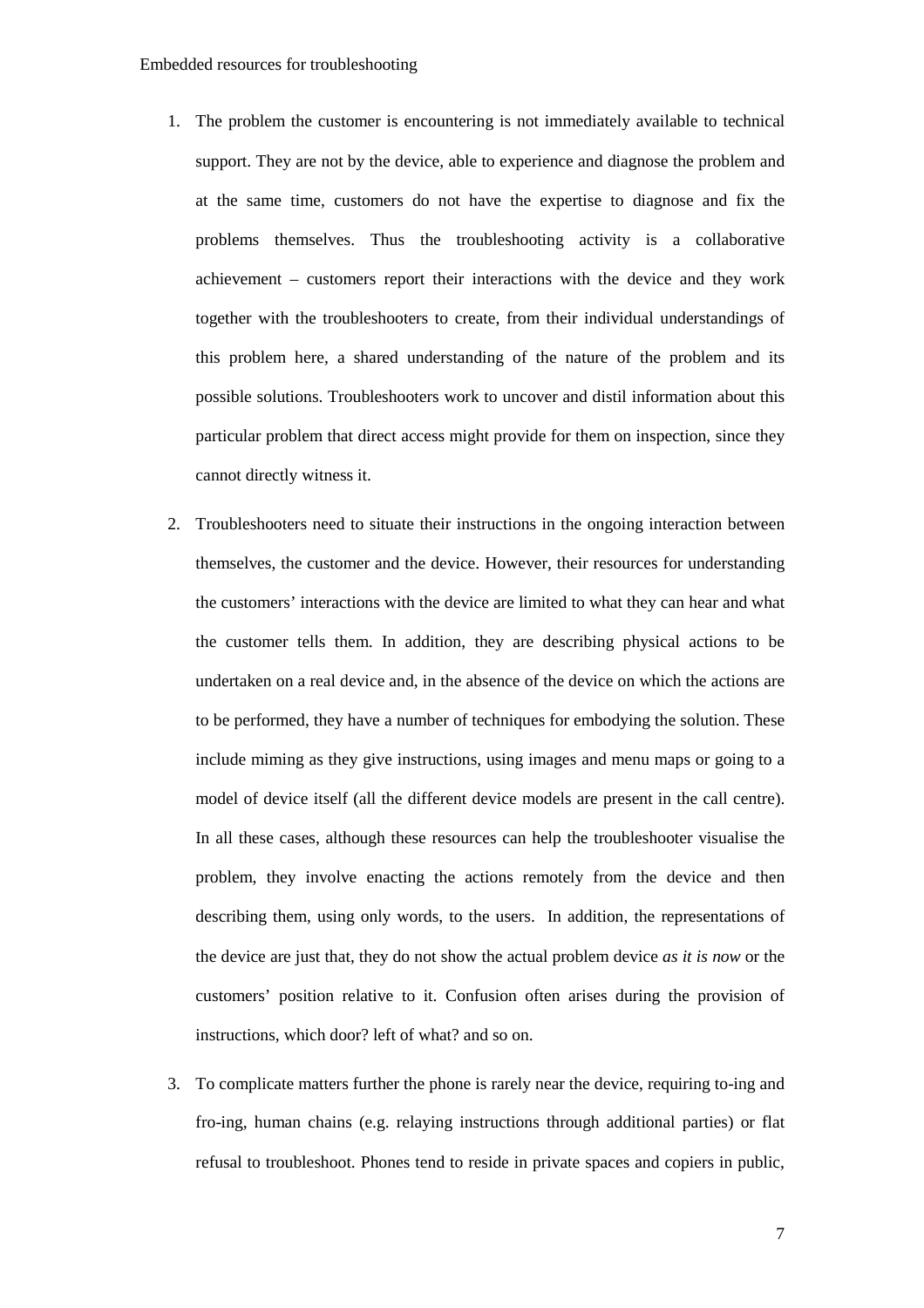and customers are understandably reluctant to use their mobile phones to call support. There is likely to be a similar problem with online support, as PCs also tend to reside in private office spaces.

### 2.1.2 CONCEPTUAL DISLOCATION

Customers have a range of skills, knowledge, etc. about devices, their problems and so on. The fact that they have contacted support suggests they are unable to rectify the problem on their own. Troubleshooters work according to the exhibited knowledge of the customers to tailor the support to their needs. Customers' initial problem descriptions are often symptomatic, vernacular, partial and wrapped in redundant (for the troubleshooter) information. Problems are multi-faceted and can be described in a number of ways – customers can describe the symptoms, e.g. 'chewing up the paper'; possible causes e.g. 'the rollers are stuck' and so on. In addition, customers often give extra information beyond the basic problem description, such as the situation in which the problem arose. However, the relevancies for the customer and the troubleshooter are distinct and they need to arrive at a mutual understanding. E.g., the customer may need to understand that whether they were copying something from the glass or the document feeder, or the type of paper they were using may matter, whereas the number of pages they'd copied and so on might not.

Troubleshooters also translate the customers' descriptions into the technical terms of both the TKB and the device. They are skilled at reformulating their search terms into alternatives, where they are not effective. The problem descriptions and solutions in the TKB require a certain amount of technical understanding to associate them with the symptoms customers describe and it is the technical knowledge of the troubleshooters about devices, symptoms and problems that enables them to identify the correct path through the TKB with relative ease once they have managed to carry out a successful search. Equally important as translating customers' terms into those of the problem device and TKB is the translation of the TKB content so that it is understandable to the customer.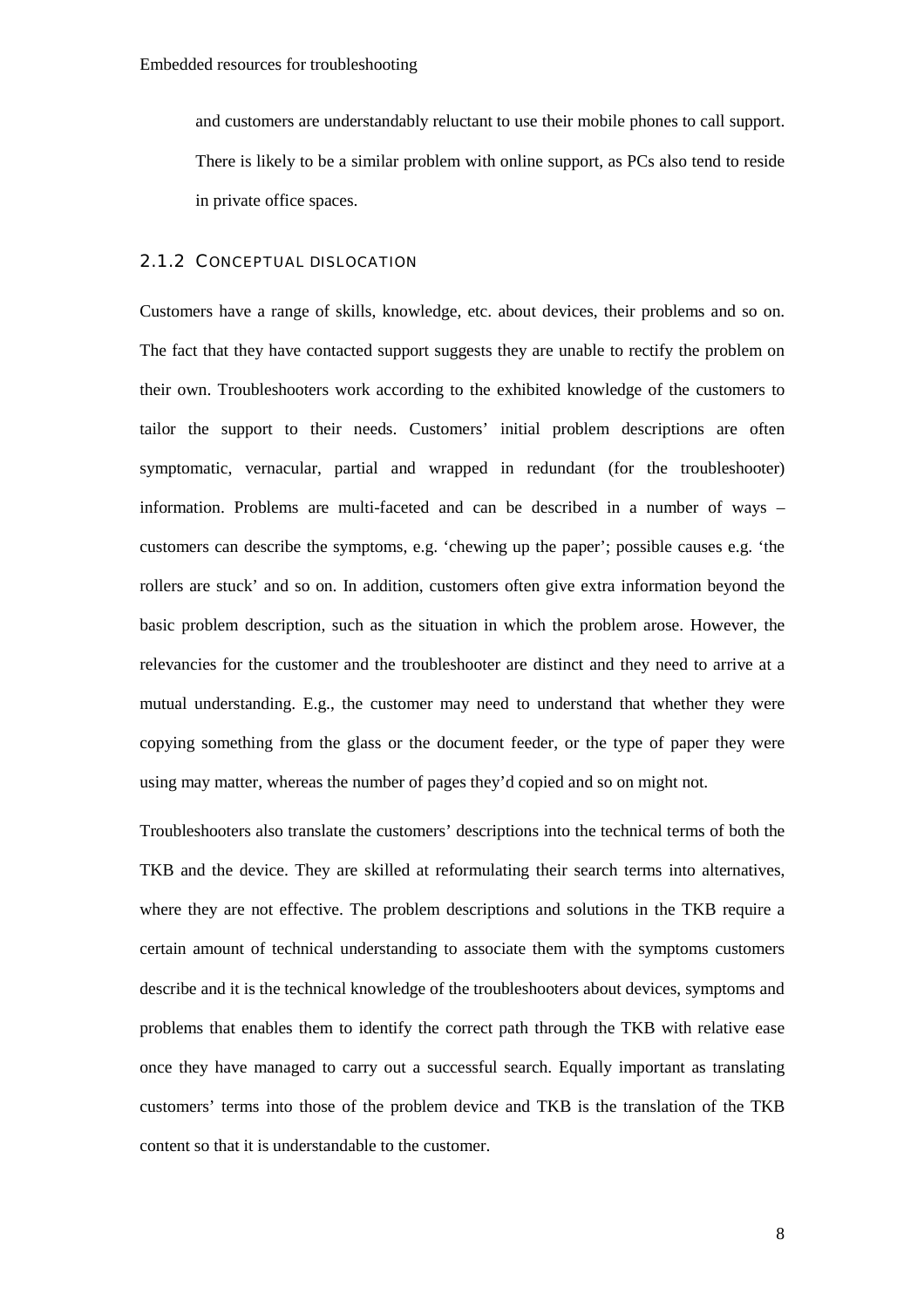### 2.1.3 LOGICAL DISLOCATION

Devices and their problems have a history and context: problems may reoccur; devices may be frequently or rarely used; cleaned or ignored; by a window or a radiator, etc. However, relevant historical and contextual information is not systematically recorded and made available; rather it may only be uncovered in an incidental fashion. For example, it might be occasioned by customers' comments, such as 'the engineer was just out last week'. Troubleshooters do have records of diagnostic calls, however such records are brief and do not include the work service engineers undertake on site. Customers do not necessarily 'know the device' well enough to provide accurate information: the shared nature of such devices has an impact here, with many users information on problems, etc. is likely to be spread throughout the user population. For the troubleshooters, information which might be useful to the diagnosis is frequently not available and at best only partial.

### **2.2 FIELDWORK CONCLUSIONS**

The ethnography emphasised the social and situated nature of the troubleshooting work. This inspired the design of technology with the aim of mitigating these dislocations by reshaping and extending the available resources for both self-conducted and expert-supported troubleshooting. The assemblies of people, resources, technologies and spaces for the different types of troubleshooting will consist in different combinations of:

- Technologies, being various combinations of
	- o Broken device
	- o Help system(s)
	- o Communication technologies
- Knowledge resources
- People/actors
	- $\circ$  The customer(s) often a non-expert
	- o Human expert (remotely located)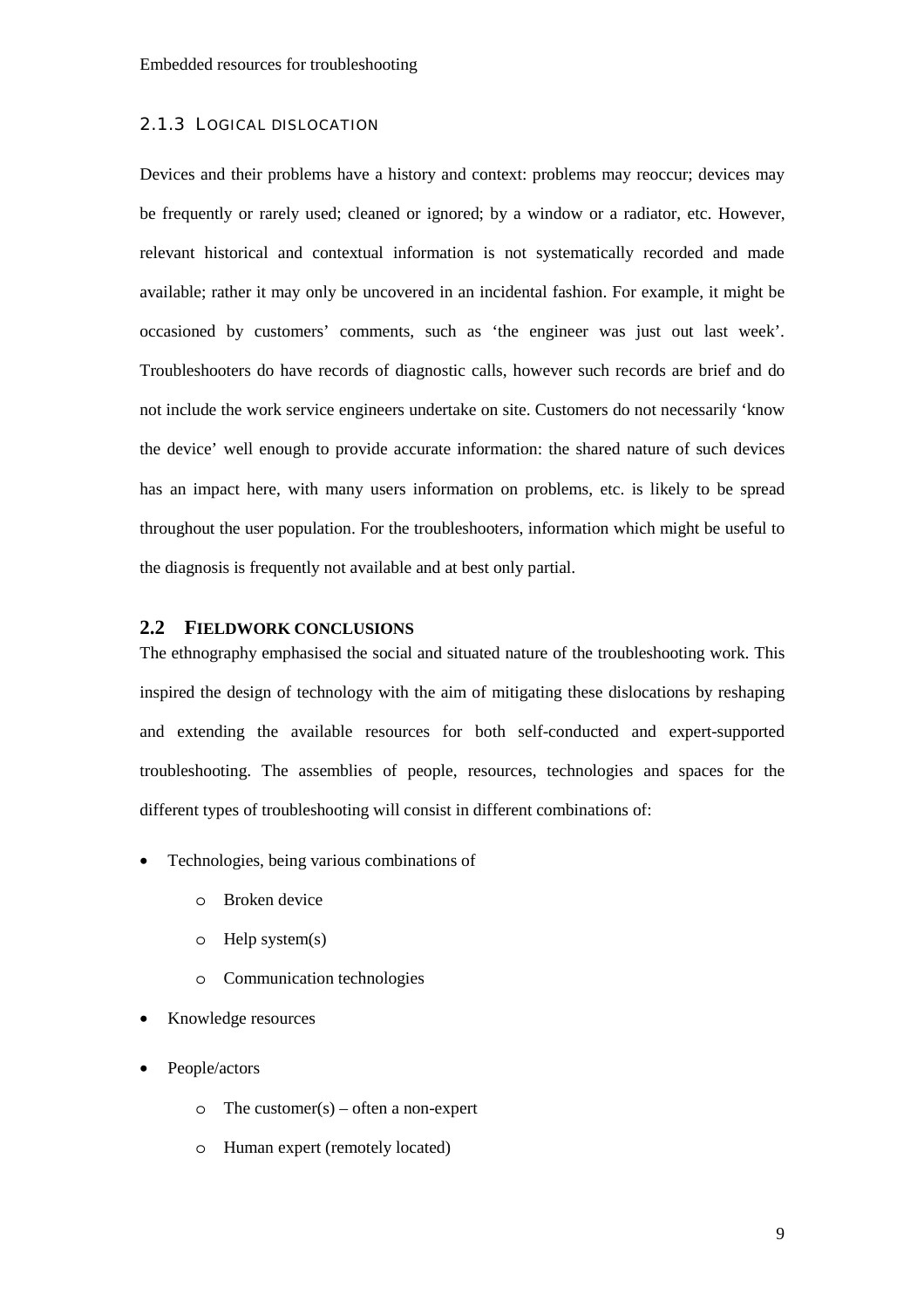• Spaces

 $\overline{a}$ 

- o Local/remote
- o Physical/digital

So from our fieldwork, what can we understand about the affordances of the different assemblies2?

- Expert-supported troubleshooting: In the current situation the troubleshooting activity takes place in at least two physical spaces. The virtual space connecting them is via the telephone. Thus much of the richness of the problem situation, including device history, is not revealed to the expert, who also must translate the information resources s/he uses into words to instruct the customer. Where the phone is not near the device we have three physical spaces adding to the dislocation.
- Self-conducted troubleshooting: It is like there will still be two physical spaces at the local site – one with the ailing device, one with the knowledge resources as the PC for the online system is not likely to be co-located with the device. As above, there is a virtual disconnect between the knowledge resources and the device itself. This is likely to be further compounded by a conceptual dislocation between the customer and the knowledge resources, as there is no longer an expert there to translate and interpret.

The aim of the design was to try to enable the actors to get on with the work of diagnosing and repairing a machine rather than grappling with the help systems provided. For selfconducted troubleshooting we aimed to bring critical features of the user-expert troubleshooting interaction into situations where troubleshooting might be undertaken without an expert, while maintaining the tool as a resource and not a prescriptive assistant. The aim here is to address the physical, logical and conceptual dislocations. Where the expert remains the focus is primarily on the physical and logical dislocations, since the troubleshooters

<sup>&</sup>lt;sup>2</sup> Obviously each interaction episode can be considered as a different configuration, we necessarily have to abstract for the purposes of design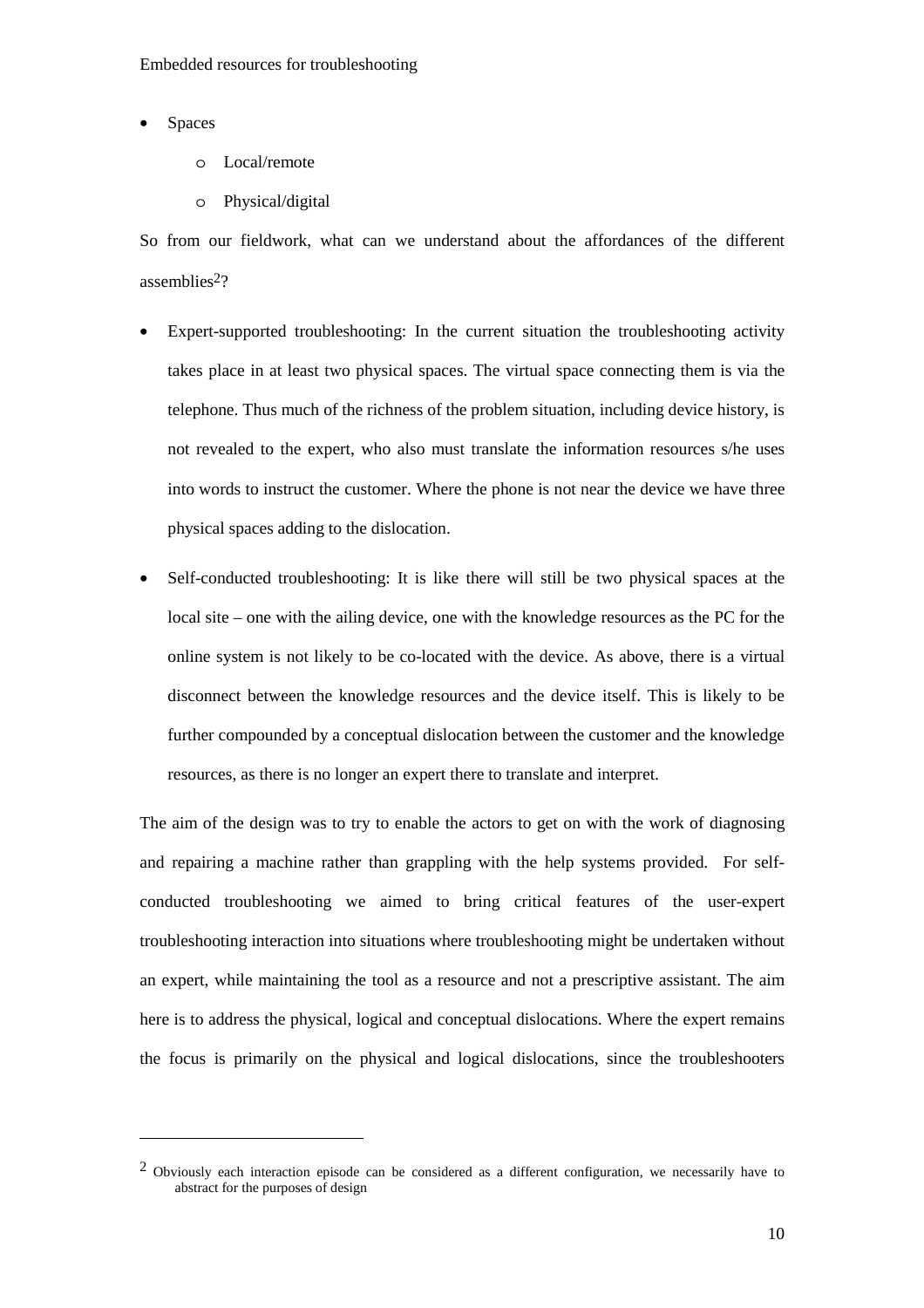themselves use their knowledge and skills to provide a bridge between the users knowledge and the knowledge required for troubleshooting.

# **3 Designing embedded troubleshooting tools**

Our ethnography and assessment of the tools provided in support of device troubleshooting showed us a fragmented situation, with, at least for the troubleshooters in the call centre, a deal of articulation work to be done to understand the nature of the troubleshooting situation (Crabtree et al., 2006). Currently the main diagnostic support provided to the customer, the TKB and call centre, are both *remote from* and stand *outside of* the problem device. Our technology design therefore attempts to bring together as much as possible, without physical relocation, all the actors and artefacts involved in the troubleshooting activity – namely the troubleshooting resources/expertise (be they human or TKB), the person acting on the device i.e. the customer, and the ailing device itself – to bridge the current dislocations. This is an approach similar to that taken by for example Buscher et al (2003) in ubiquitous computing: an attempt to make "available and 'inhabitable' as much as possible of the configurations of reference materials and features, people's orientation, gestures, pointing and talk in relation to them." (139). Our aim is to reconfigure the assemblies or create new assemblies that address the dislocations which were both found in our field sites and arise from our envisionments of the impact our designs might have as we move from one assembly to another.

We have developed a set of integrated mechanisms and systems aimed at harmonizing the various elements and at capturing, where possible, the haecceities - the 'just thisness' - of the each particular troubleshooting situation (Garfinkel and Wieder, 1992) and transmitting this to the troubleshooting resources – the call centre operator or the TKB – to be used to aid diagnosis and repair. This work was enabled by a new generation of multi-function devices which have colour touch screens - supporting a higher degree of interactivity – and are networked and increasingly provided with software extensibility capabilities in order to integrate with custom external services. In our case this extensibility was offered by the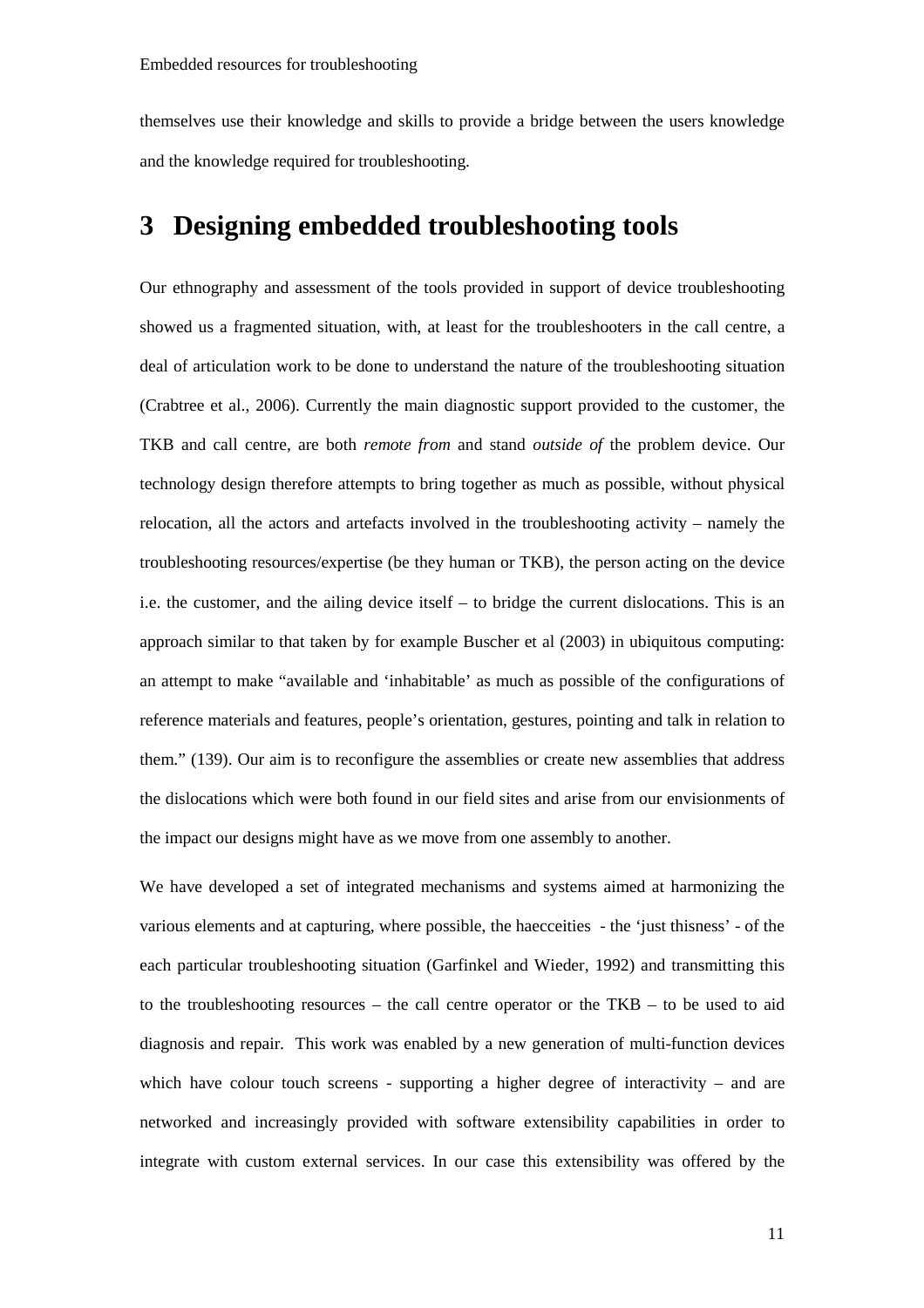embedded UI of the device being implemented as a web browser that can access external web services. This provided us with the technical infrastructure necessary to embed the troubleshooting resources in the device itself. The objective of our design has been to reduce the logical, physical and conceptual gaps among the various support tools, moving from a fragmented set of resources to an integrated one, embedded within the device itself, as shown in a schematic way in Figure 1.



**Figure 1: From fragmented to integrated resources.** 

Due to resources, we have taken a staged approach to development and the designs described below are at various stages of implementation: all the designs have been patented; some have reached fully working prototype stage and are being developed for transfer; others are currently in the early stages of development and are likely to change as they progress; and one, the use of immediate device history, remains as a proof of concept.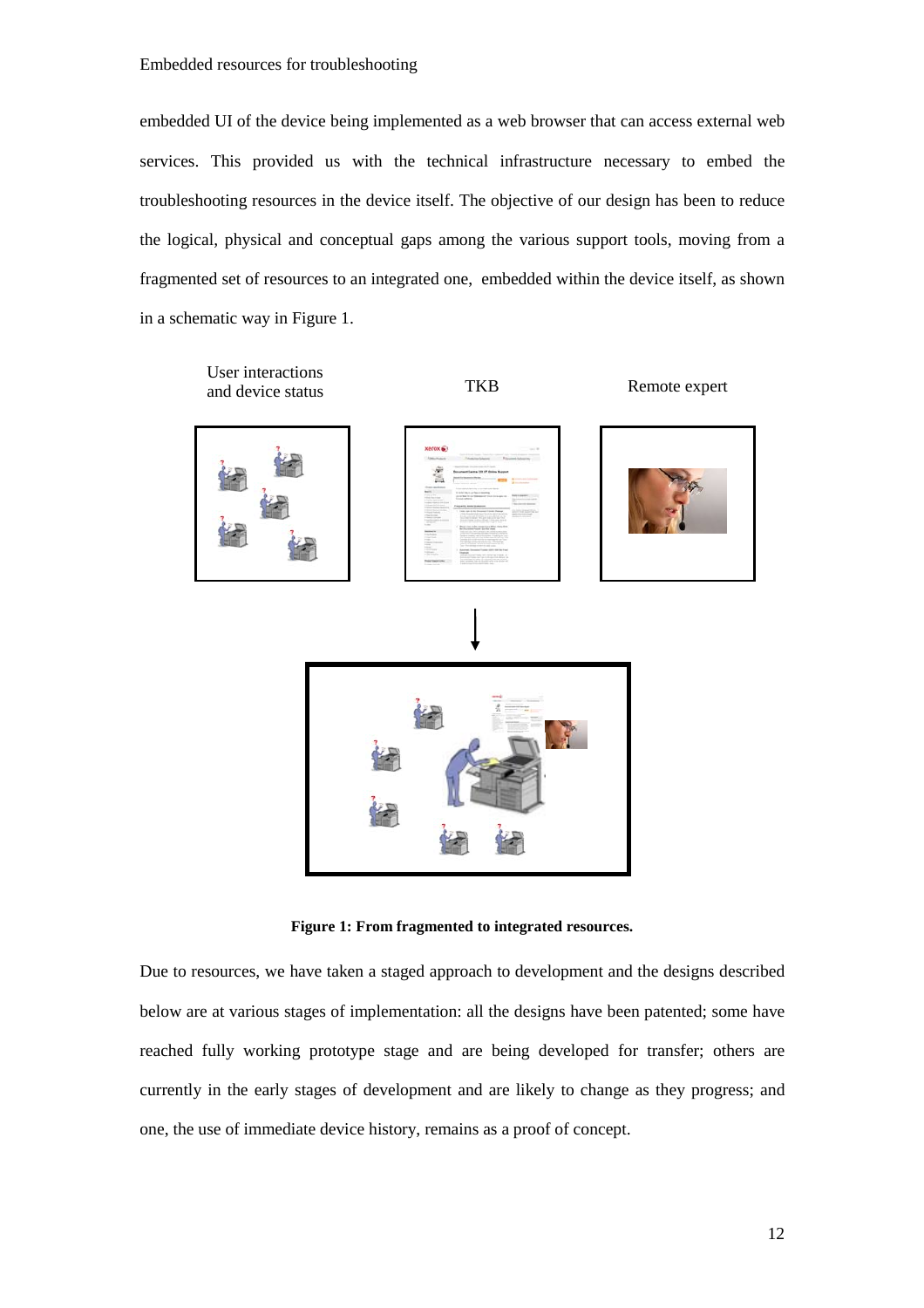#### **3.1 CLOSING THE PHYSICAL GAP**

Our first step was to consider how one might reduce the physical dislocation between the broken device and the troubleshooting resources. Closing it could reduce the articulation work necessary to provide a diagnosis and provide an enabler, as we will see later, to closing the logical gap. The physical dislocation can be addressed in two settings – the users' self-support and the expert-support situation.

## 3.1.1 SELF-CONDUCTED TROUBLESHOOTING

For self-support we wanted to bring the troubleshooting activity into a single physical (and virtual – see section  $3.4.2$ ) space: that of the device to be repaired. This led us to design additional *on-device support* by providing access to the TKB through the ailing device providing access to expanded support resources. Devices already provide some limited troubleshooting support, typically suggesting operations to be performed or providing warnings, when a problem that can be detected by the device arises. These instructions lead the user through some simple troubleshooting steps and have the advantage of being activated by a known device state, so do not require search. Presented instructions are triggered by user actions, e.g. opening doors, enabling them to be situated in ongoing user activity. However, this support only covers situations where a one-to-one mapping between a sensed device event and a solution is assumed. It is therefore limited to very few problems and even there it could be biased by a wrong assumption.

We used the embedded UI on the device to act as a web browser and to display on the device itself a version of the online TKB redesigned for the new interaction parameters. This required adapting the pages for the new (smaller) screen dimensions, for the touch-screen interaction and for interaction at the device. For example, query typing requires a soft keyboard displayed on the screen and when combined with smaller screen size, resulted in a design where query-entry and results-viewing were on separate pages. Typing on a touch screen keyboard tends to be slower for most users since it tends to be more of a single-finger task than on a familiar conventional keyboard. In addition interaction at the device is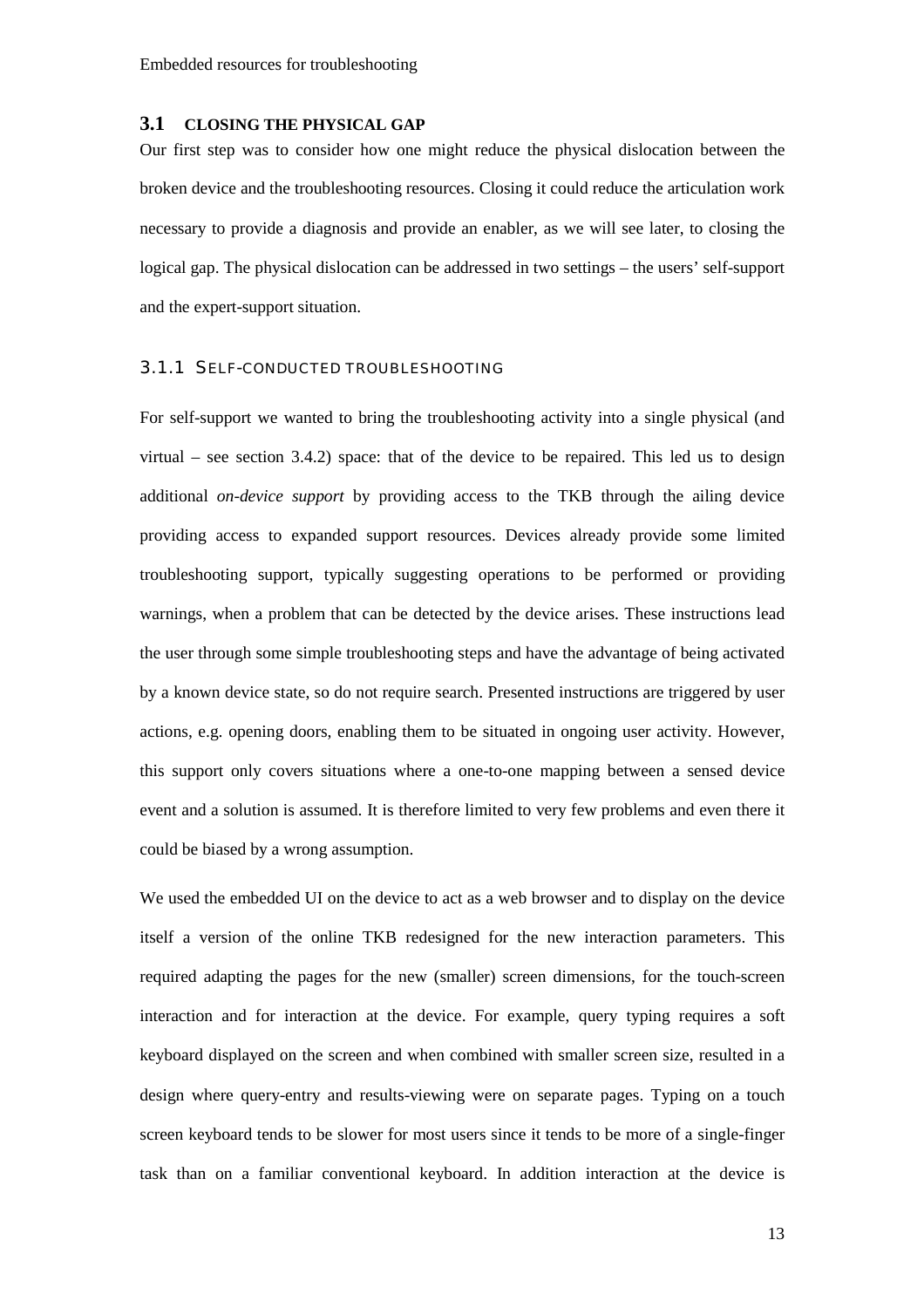standing, at a public device, reducing further the time likely to be devoted to the diagnostic work (Martin and O'Neill, 1999). These factors and more meant that the interface and interaction mechanisms for the on-device display of the TKB pages were extensively redesigned.

Putting the resources on the device constitutes conceptually a big step forward in reducing the physical dislocation between the device and the troubleshooting resources. However, this new assembly introduces new expectations around 'what the system knows'. Situating the resource on the device creates an expectation (affordance) that that resource is now integral to that device and thus will know the state of the device that was not there with the online system. We took account of this in the design of the system, as will be described in Section 3.3, and it was confirmed during the user testing of the various prototypes. For example, as well as expecting that the system would know its own state (what doors were open and so on), users expected that the suggested results from their search would only include results relevant to the particular configuration of the particular device they were troubleshooting. Thus by physically situating the resources on the device, users expected that these resources would be logically connected. This presented us with an interesting design challenge since the support resources are actually located on a web server remote from the device – they only *appear* to be situated on the device itself – thus passing knowledge between the device controller and the web portal is not a simple matter (see Section 3.3).

Bridging between the device and the troubleshooting resources is a required condition to closing of the logical gap, necessary to enable the problems' context to be traced.

#### 3.1.2 EXPERT-SUPPORTED TROUBLESHOOTING

For expert-supported troubleshooting we wanted to reduce the dislocation by: 1) on the customers side, bringing the troubleshooting into one physical location and 2) enhancing the virtual space between the customer and the remote troubleshooter. To address the first of these we enable the customer to call the call centre directly *through* the device itself, via an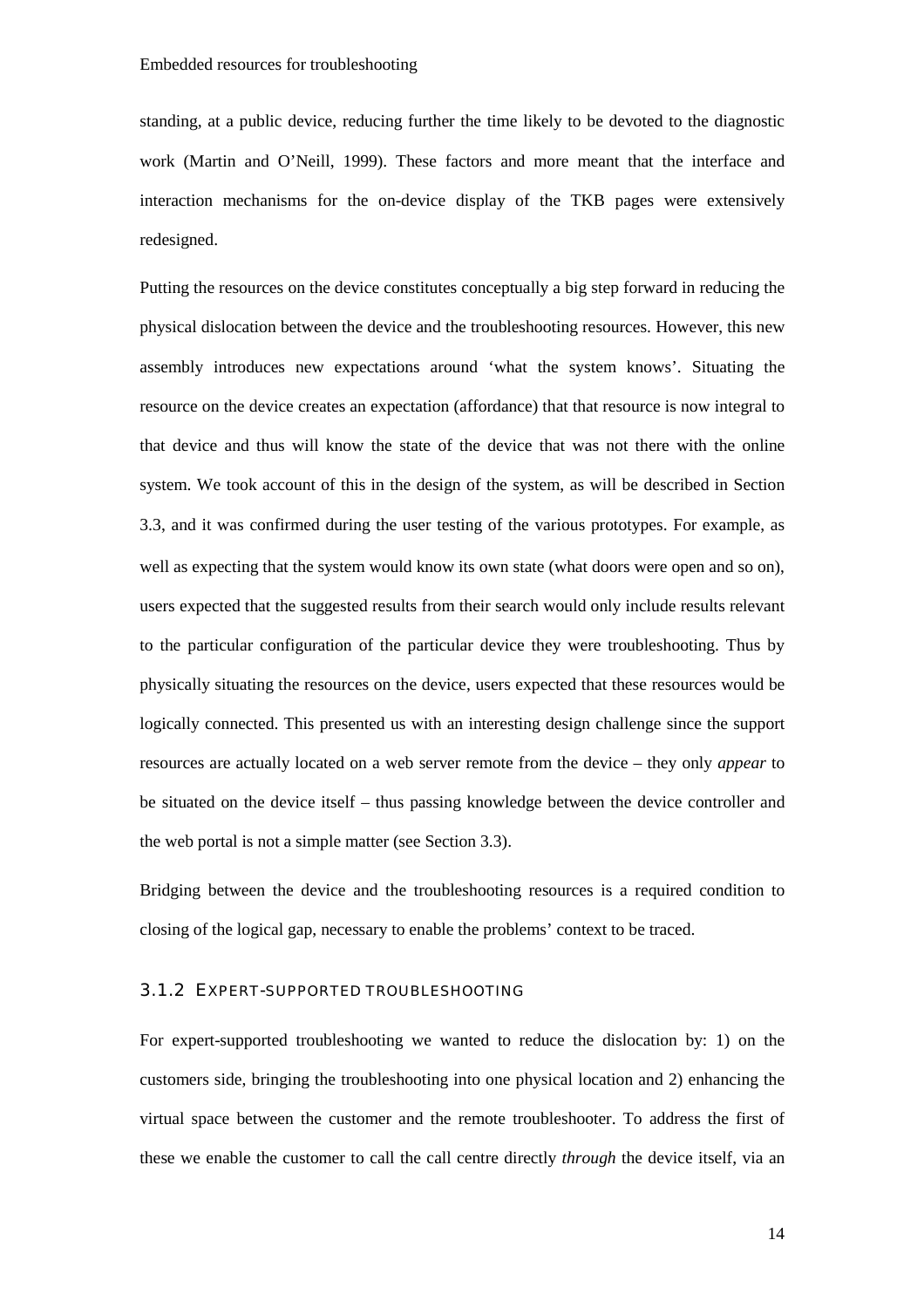on-screen button, using VOIP and a provided headset. To address the second of these we use a secure data and audio end-to-end connection to the support centre to transfer data about the device to the troubleshooter. Data might include the device serial number, sensor information on current device state, historical information, etc. This data is then used by the remote server, in combination with its own stored data for that device - e.g. records of other troubleshooting sessions - to build an initial representation of the problem. This includes a visualisation of the device in its current state which is on both the troubleshooters' and the customers' interfaces. The troubleshooters' representation has additional functionality such as: the means to view this representation from different spatial perspectives to facilitate at-a-glance recognition of problems; control buttons, through which they can interact with the customer, e.g. to indicate a part of the device, select an action the user should perform and so on, by using visual indicators, e.g. LED lights. When the customer performs actions on the device, they are shown on the shared representation, thus the operator can infer, for example, if the customer is following his instructions correctly.

Figure 2 shows the architecture of the collaborative troubleshooting system.



**Figure 2: An architecture for collaborative troubleshooting.**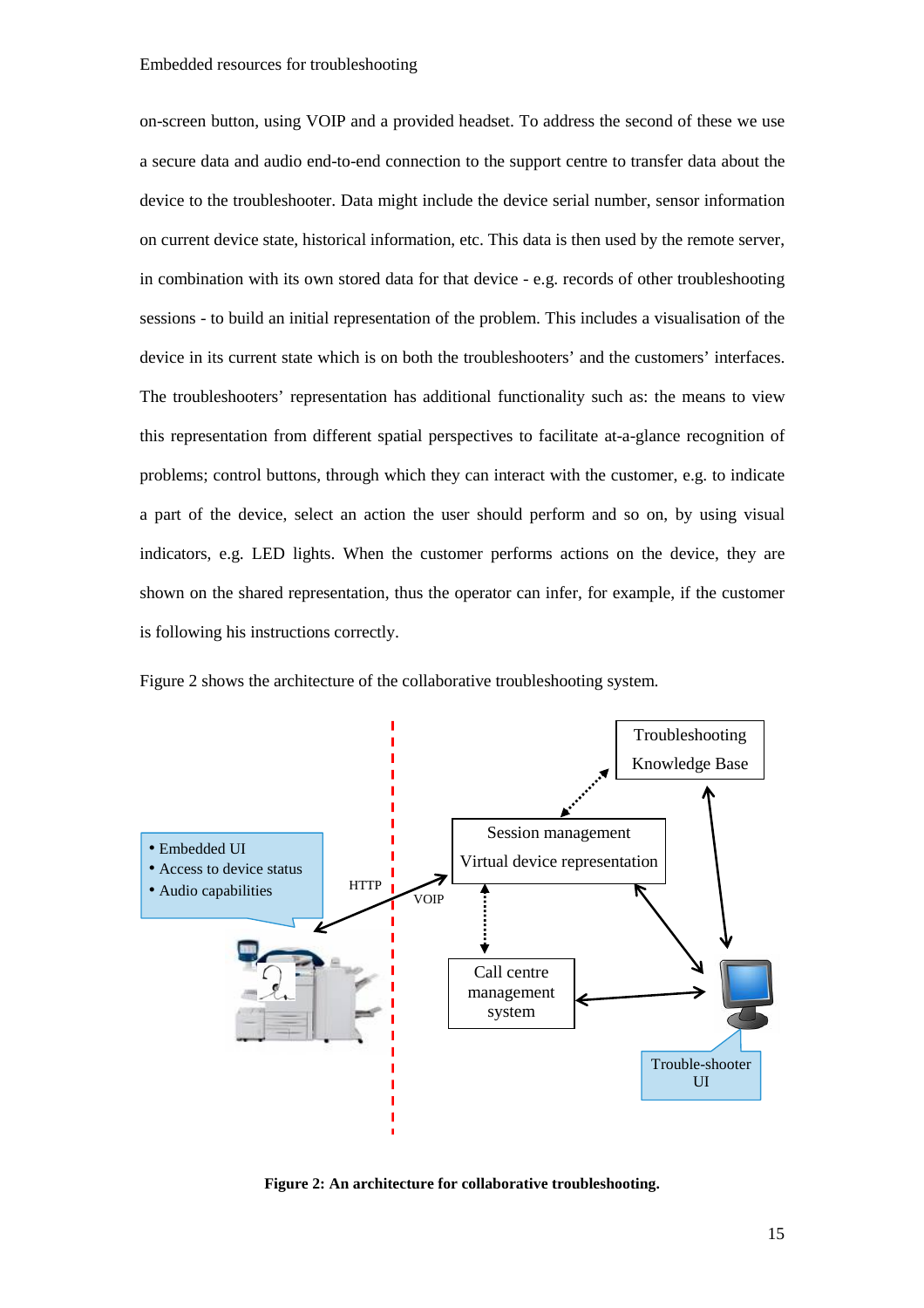The collaborative troubleshooting system was designed to help troubleshooters to understand the current problem state and to situate their instructions in the ongoing stream of activity as the remote troubleshooter would be able to 'see' what the customer had done more or less as it happened and thus give the next instruction. Reciprocal viewpoints are supported and operators and customers will be able to co-ordinate and co-orient around the representation of the object. Although at first it may seem to be a relatively basic and simple representation, this seemingly shallow representation is actually able to capture salient indexical information, unlike troubleshooters existing representations which are unconnected to the ailing device. This means that the haecceities, the 'just thisness' of the problem can be explored and revealed (O'Neill et al, 2005).

### **3.2 CLOSING THE CONCEPTUAL GAP**

For the self-conducted troubleshooting, we predicted - on the basis of the translation work that the troubleshooters do between the customer and the TKB - that there would be a conceptual dislocation between the knowing about the problems of the device (as experienced here and now) and the level of expertise required to successfully search and identify results in the TKB. We therefore wanted to reduce this dislocation between the customer and the knowledge resources. Whilst instructions can be augmented by visual description and userfriendly terminology, traditional search mechanisms offer little support to users. In the user tests, users had real problems expressing their problems in a way that produced good results and identifying right (and wrong) paths through the returned results. To this end we have developed several techniques to help the user. These include a query suggestion mechanism, discussed below and a tree-based refinement mechanism to help users explore the problem space (Roulland et al., 2007). Whereas the refinement mechanism has been tested on the webbased system and seemed to provide some exploratory support, we have not found it to be so useful on the on-device system primarily as users, saw but did not investigate the refinement option.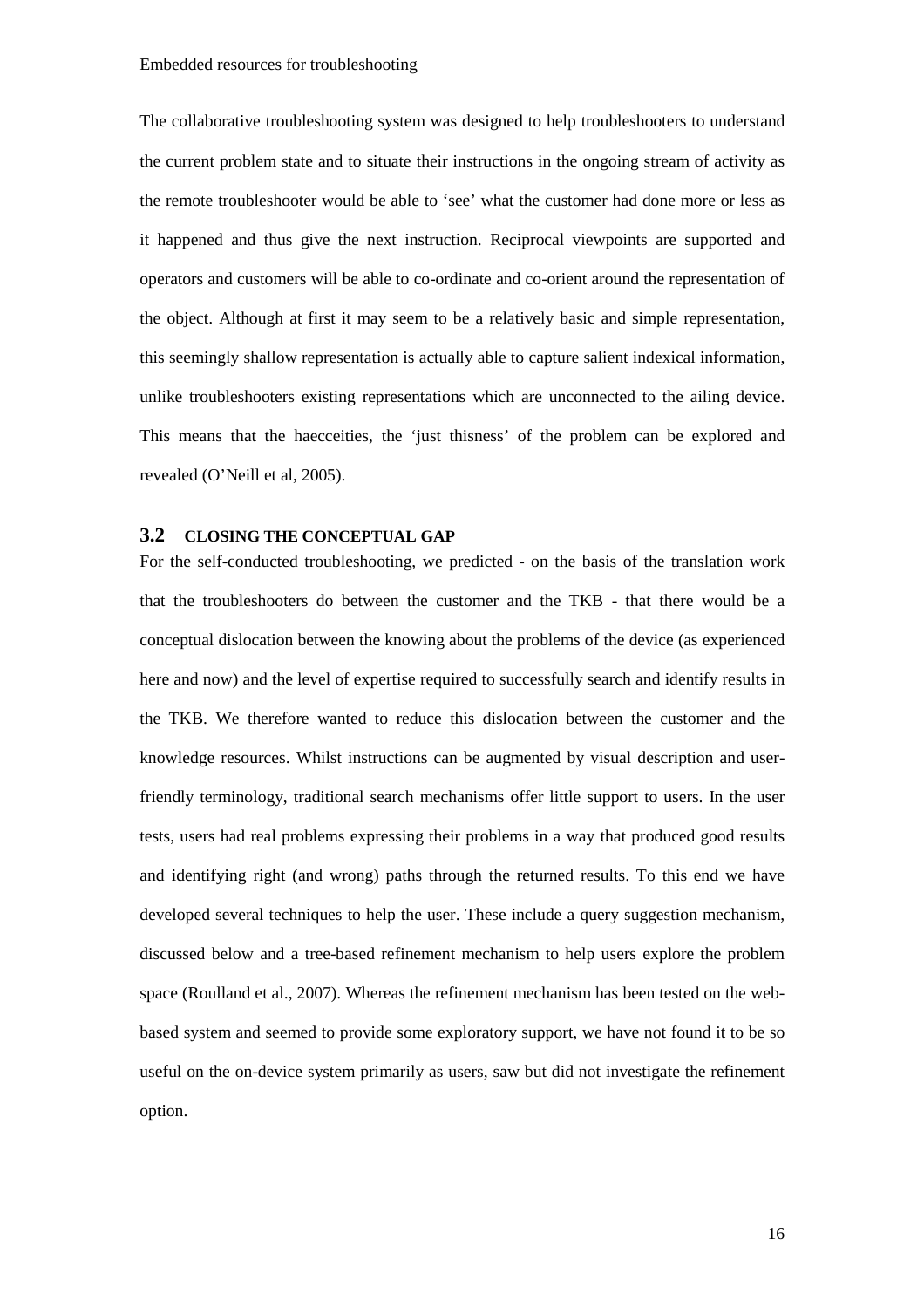The query suggestion mechanism was developed to expand the users' queries as they type, according to the contents of the TKB and their synonyms. Suggestions are expressions of TKB terminology that are collected through the natural language processing (NLP) of the TKB content. They help users to express their problems in ways compatible with the TKB terminology even when they have a limited knowledge of the device. These suggestions are ranked according to their importance in the TKB but also according to their popularity on previous searches. We analyze the logs of previous sessions and collect frequencies of the expressions in previous queries taking into consideration whether the expression was used in queries leading to satisfactory results. This ranking strategy is a way to increase the probability that the proposed suggestions will fit the user problem. The first role of this feature is to improve the terminology of the user's queries; however, it also facilitates the query typing when it is performed on the device. Figure  $\overline{3}$  is a screen shot where this feature is integrated with the soft keyboard panel in the device UI. In this example we can see how after having typed only the two characters 'c' and 'a' the system suggests a list of TKB expressions around the term 'cartridge' that are the most probable matches of the user's problem according to the previous logs. In addition the different formulations 'install cartridge' and so on give the user indications of the TKB terminology.

| ₩<br>Back                                                    | Start your input with your keyboard,<br>suggestions will appear after your typing.<br>Your WorkCentre has reported<br>problems, click here for details.<br>$\bullet$<br><b>Search Topics</b> |
|--------------------------------------------------------------|----------------------------------------------------------------------------------------------------------------------------------------------------------------------------------------------|
| ka                                                           | << Backspace<br>Clear                                                                                                                                                                        |
| cartridge<br>the staple cartridge<br>for old toner cartridge | 5<br>6<br>$\mathbf{1}$<br>$\overline{2}$<br>3<br>8<br>9<br>$\overline{7}$<br>$\Omega$<br>4<br>$\mathsf R$<br>Y<br>W<br>Q<br>E<br>U<br>$\circ$<br>P<br>т                                      |
| install cartridge                                            | s<br>F<br>G<br>H<br>K<br>ժա<br>D                                                                                                                                                             |
| replace cartridge<br>calibration                             | <b>Enter</b><br>Shift<br>Z<br>B<br>$\mathsf{x}$<br>N<br>M<br>v<br>C                                                                                                                          |
| call                                                         | <b>More Characters</b><br>Space                                                                                                                                                              |

**Figure 3: The query suggestion mechanism in the device UI.**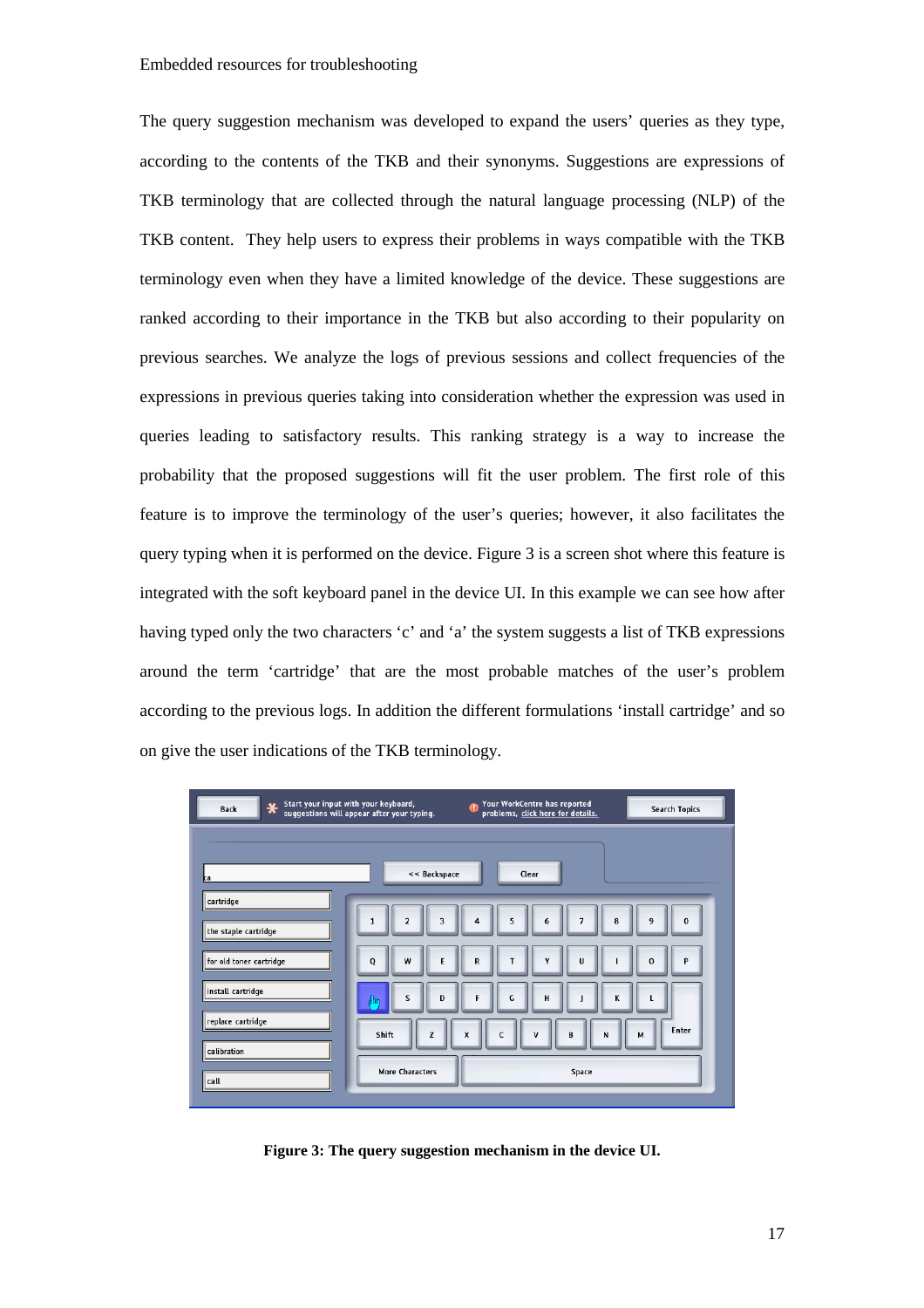### **3.3 CLOSING THE LOGICAL GAP**

In this section, we address the logical dislocation, with a focus on: 1) the history of device usage and 2) using device context to inform troubleshooting. In both these cases we make use of the affordances of the ailing device to sense actions and interactions to: 1) create a history and 2) inform the search of the TKB by making this information available to it.

#### 3.3.1 DETECTING AND USING DEVICE HISTORY

Printers do not currently leverage knowledge about past interactions with the device. So, for example, when a problem occurs and a number of users follow the instructions provided by the device but they are not able to solve the problem, successive other users may each try to solve the problem without knowing of the prior failed attempts. In addition, when a remote expert becomes involved, they often ask the customers to repeat actions they have already undertaken and this can cause frustration on the customers' part. In order to help users to avoid trying out the same unsuccessful sequence of troubleshooting actions, we have developed a method which uses knowledge about past interactions with the device. Our proposal involves the recording of all user interactions with the device in particular those linked to troubleshooting and maintenance operations. Interaction data includes: single actions, sequences of actions and troubleshooting sessions (from problem detection to resolution). Information can be extracted from these records and compared to ideal sequences of actions from the TKB to understand: (1) if some users have somehow (e.g. only partially) followed the troubleshooting instructions given by the device but not fixed the problem and (2) if some of them have tried recurrent sequences of actions even if not suggested as a troubleshooting procedure.

Of course there are a number of approximations and sources of noise in the user interaction data used in this process since not all human actions and faults are detectable or actions may be performed out of sequence. We therefore use the *sequence kernel*, frequently also referred

18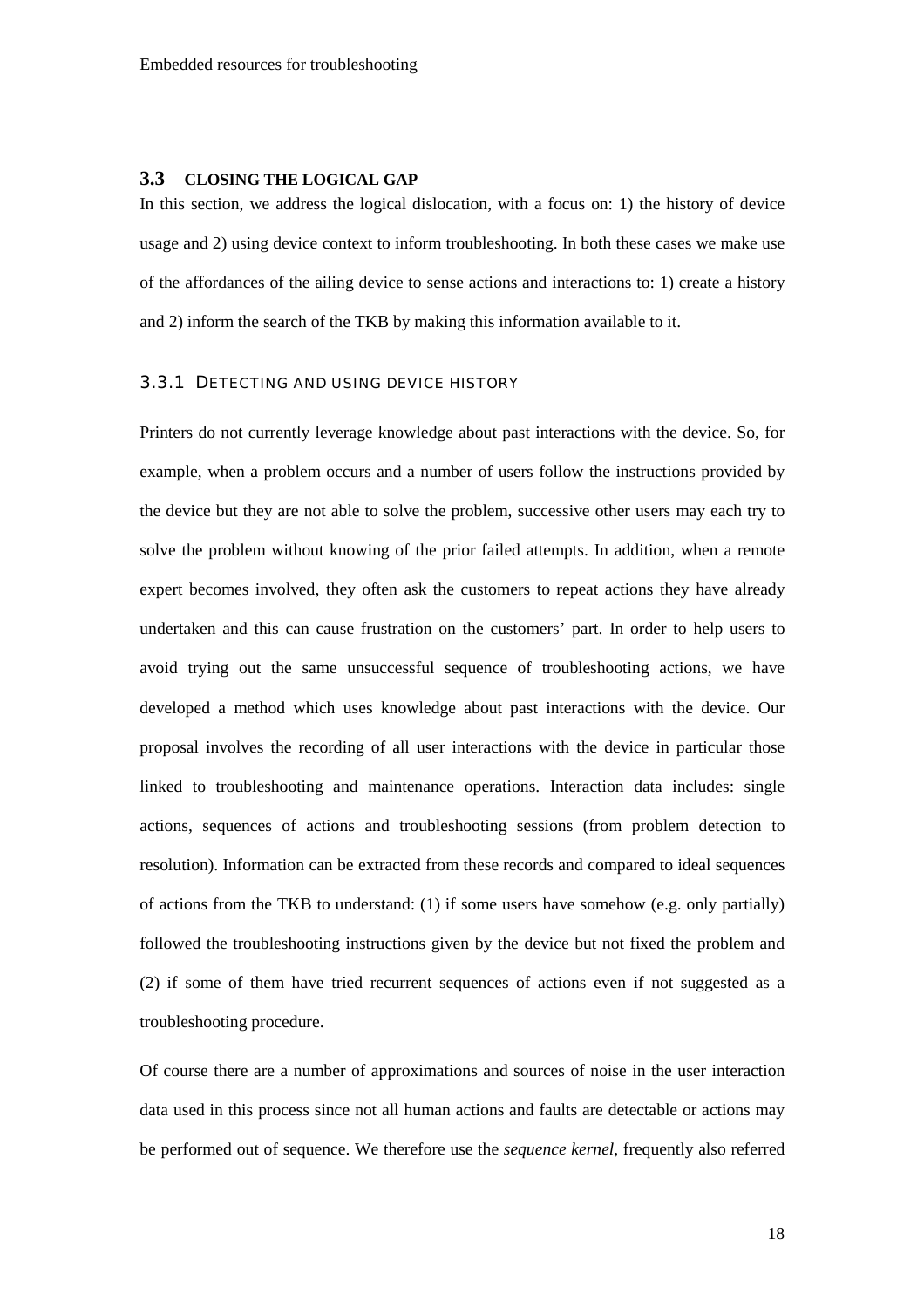to as *string kernel* (Cancedda et al. 2003, Lodhi et al. 2001), to match ideal sequences with real sequences taking account of the noise. The resulting information could then be provided to the user or the troubleshooter in a number of ways, for example, X users have tried Y action, or it can be used to inform which solutions are shown to the user, e.g. if doing Y doesn't solve the problem, try Z, etc.

#### 3.3.2 USING DEVICE CONTEXT TO INFORM TROUBLESHOOTING

We are primarily thinking about self-conducted troubleshooting here, however, since the troubleshooters also use the TKB, this information might also be used by them. When a user searches for a solution to a problem, the TKB provides a set of results that are independent from the actual configuration and state of the device, whereas the user is interested in fixing this problem here, now, with this device. In order to contextualise troubleshooters searches to the users' particular device, we have designed, and in part implemented, a method of injecting device history, status and diagnostic data into the search (Castellani et al. 2007).

When a user provides a textual description of the problem the system generates a set of possible matches in the TKB and prioritises them according to data gathered from the device. More precisely, the system integrates the following kind of information into the search results:

- Diagnostic data
- Configuration settings
- Device history and current status

We assume that the diagnostic data is provided by a diagnostic engine. When it is possible to establish a diagnosis it takes the form of a list of references to TKB cases/solutions. The diagnostic data is used to increase the visibility of the cases/solutions it references.

Information on device configuration refers to the hardware and software components present in the device. Each piece of configuration is associated with a concept node of the TKB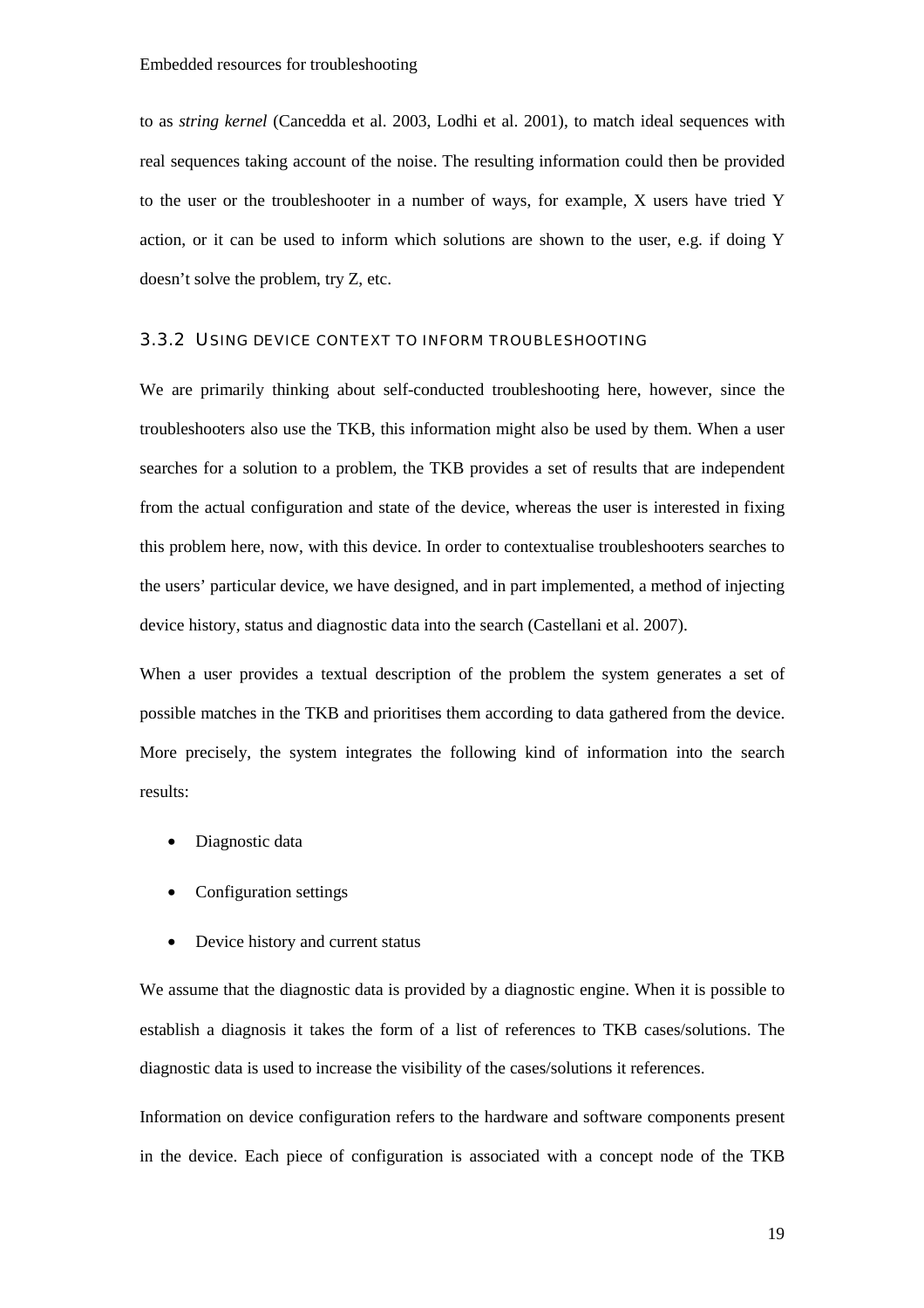model. This information provides a description, i.e. the validity of each of the concepts linked with a configuration datum, e.g. presence of a finisher. The configuration datum is used to perform a sort of 'negative' inference. When a feature is not present in a device, all the problems classified as relevant when this feature is present get lower visibility, whereas if a feature is present then the problems categorized as relevant when this feature is off get lower visibility. For example, if the model can have one of several types of finisher and that specific device has a finisher of type "professional", solutions which mention other finishers should be less visible.

Moreover, information from recent history and current status of the device could be used to give more context to the presentation of the solutions. In particular, information on manipulations of mechanical parts, e.g. opened trays; functions recently used, e.g. printing from document glass; and recent maintenance operations, e.g. cartridge changed one hour ago, can be used to prioritise solutions or grey out the text describing the actions "already performed" in solution descriptions.

This solution goes some way to addressing the logical dislocation which arises from closing the physical gap and putting the troubleshooting resources on the device itself, by embedding 'knowledge' of the problem device and its current and past states in the troubleshooting resources.

# **4 Discussion**

In this paper we have described the design of technologies for supporting a chain of remote diagnosis, moving from customers self-troubleshooting problems to customers working with a remote expert to solve the problems. We have described the different technological features individually, showing how they were designed to address the different dislocations uncovered in our analysis of the fieldwork and the envisionments of the different assemblies. The aim is to have an integrated system enabling customers to move smoothly from one assembly to another – from device suggested solutions, to the on-device knowledge base, to expert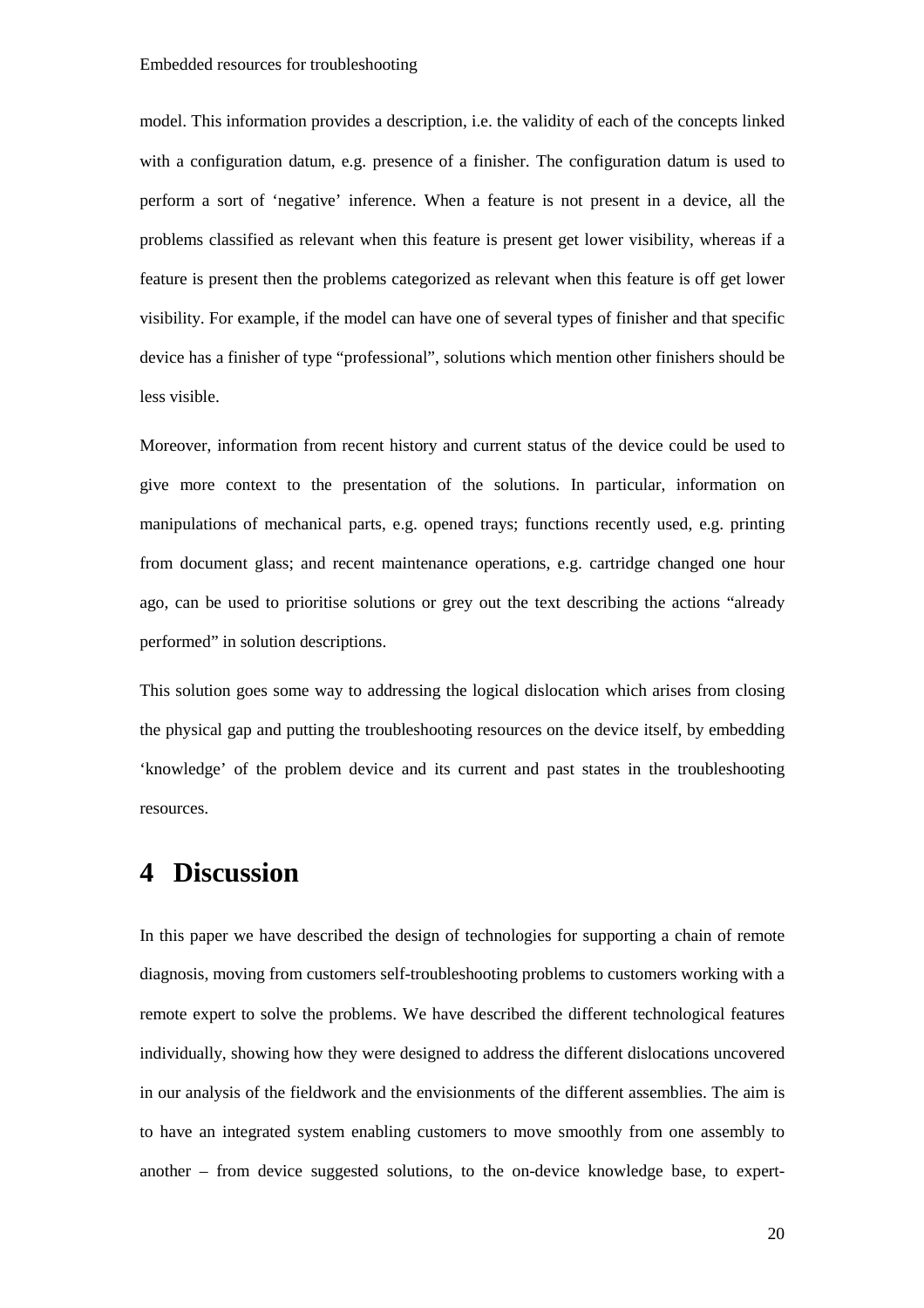supported troubleshooting. This itself addresses a what might be seen as a final dislocation – of the different forms of support resources from one another. Conceptually we addressed this by using the ailing device as the infrastructural medium for that troubleshooting3. Interestingly, Suchman characterised one crucial asymmetry between humans and devices as being the machines access to the activities of the user only when those activities change its state, whereas people have a much wider awareness of what is going on. This is still, of course, the case in our work but by tying the help resources with the ailing device we aim to make the systems aware of each other and of course where the human expert is involved, they can make inferences from the actions they 'see' changing the device state. This aims to address both the physical dislocation – making the resources available where, when and to whom they are needed, but also by making them somehow situationally-aware also begins to bridge the logical divide.

In terms of other research on device troubleshooting, we have not found other equivalent efforts to make troubleshooting support an integrated service. On the other hand, there are many systems focusing on some of the individual technological features we have described and we illustrate some of them in this section.

There are some methods to enhance human-customer troubleshooting, e.g. in Edmunds et al. (2003) the customer can establish from the printer a phone/data line connection with a troubleshooter and use voice communication and remote diagnostics. "Session data logs" can be used to share data read from the device and inform the troubleshooter. This work is close to our approach for collaborative troubleshooting; however despite enabling initial diagnostic data and device state to be sent to the specialist, the primary interaction channel is still the phone. Troubleshooting therefore still suffers from many of the problems related to the audio channel, such as verbalising instructions, directing users through space, describing device parts using non-technical language, lack of an indexical representation, etc.

 $\ddot{\phantom{a}}$ 

 $3$  We are well aware that this will only be possible in the cases where the parts of the device that are broken do not interfere with the parts of the device being used to fix it. We believe these cases are fewer and in these cases, customers would need to resort to original web-based and telephone support.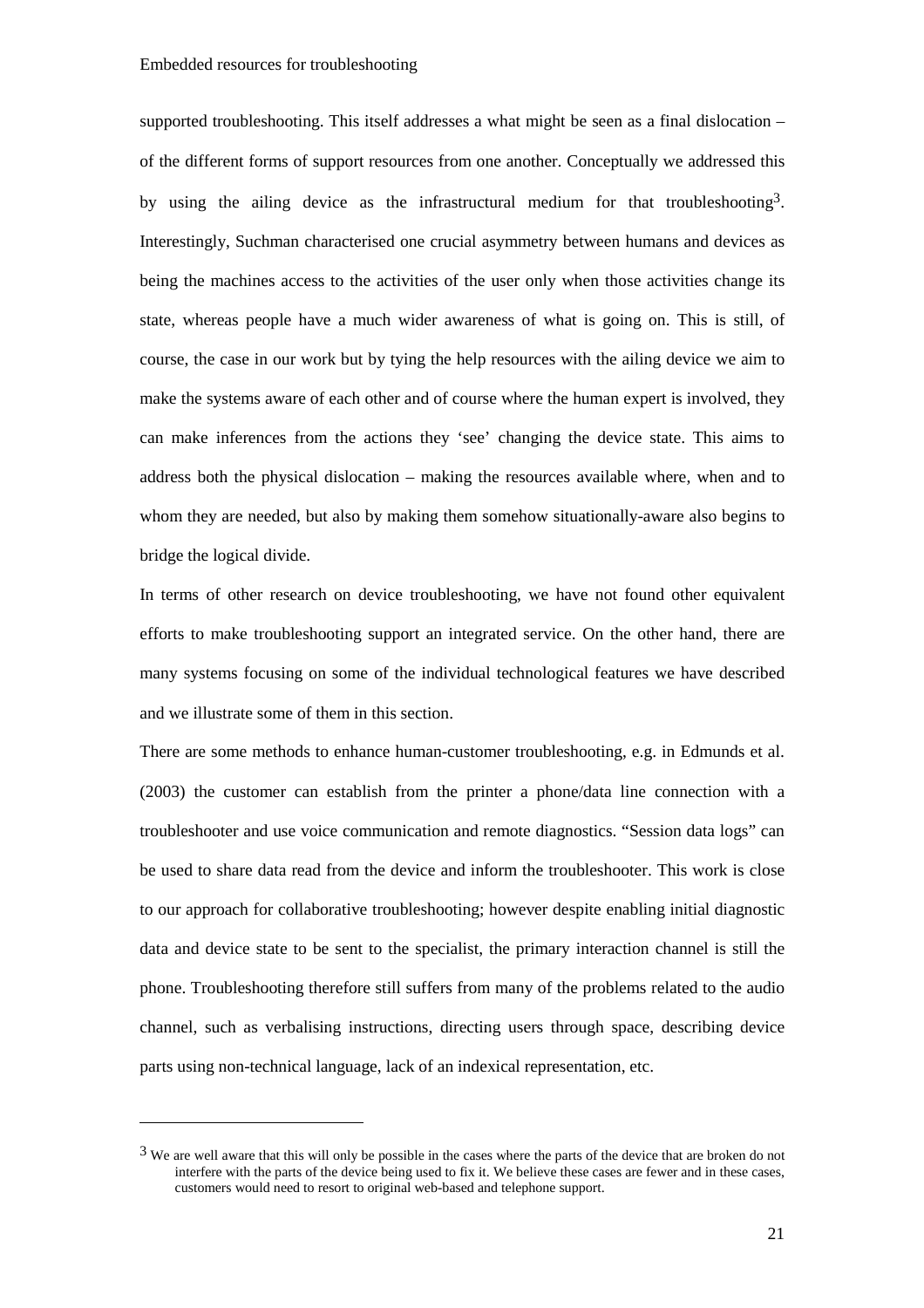Rollins (2003) aims at providing an identical representation of the status of a computer system on the troubleshooter's side by means of a software component on the user's computer able to collect and transmit the status of the system to a remote computer. The approach we have taken aims to represent the status of the system and at the same time provide a framework in which the troubleshooter and user can interact, coordinated by the shared representation of the problem and the actions to be performed. Unlike our approach, this method does not use the system status as a coordination point to perform actions.

Friedrich and W. Wohlgemuth (2002) describe an augmented reality system allowing a mobile on-site user to be instructed or to access documentation via an augmented reality headset, in order to carry out device maintenance. This method provides help according to situational factors (e.g. the users position), but it does not encapsulates information about the current status of the device. Also, it uses a mediating headset to get information whereas the approach we adopted provides the support on the device without requiring users to manipulate expensive and potentially weighty AR headsets.

In the same area of instructing the user from a remote location, there is work on pointing, defining actions, etc. Bauer et al. (1999) describes a reality augmented telepointer for supporting mobile, non-expert fieldworkers undertaking technical activities with the aid of remote experts. Non-experts wear a Head-Mounted Display (HMD) with camera, audio and wireless communication link. The video captures what the non-expert sees and relays it to a PC-based system. The expert is able to view the video information and guide the non-expert's activities through audio instruction and an overlaid 'pointer' which the non-expert can see in their HMD. The expert can also freeze the video image to get around difficulties of head movement when trying to point. This is close to our scenario of use and offers similar ostensive capability but is video-based. The frozen object on the PC and HMD has similarities to our notion of a shared representation. However, as with the AR above this is device independent and requires an HMD, as does Nomad Expert Technician System (Microvision) which uses an HMD to project images of information (textual or graphic - generated by PC)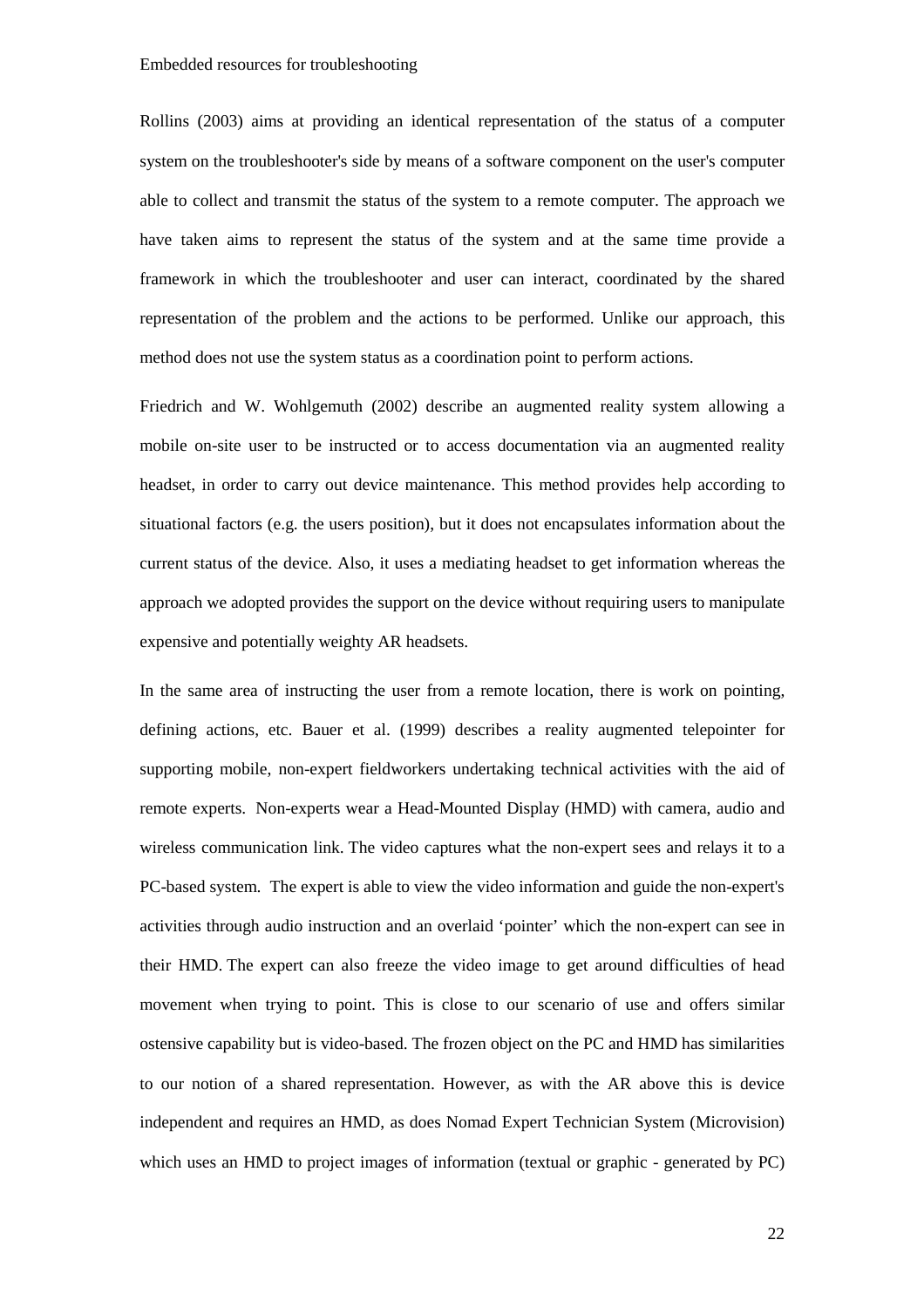#### Embedded resources for troubleshooting

onto the technician's eyeball. The technician is able to set the same focal depth for the information as the space being worked upon, allowing for information to be apparently overlaid on the object. This is not a shared and dynamically updated representation as such but rather any means of having rapid, in situ information access. The main difference is that this methodology is not used to facilitate guidance by an actual remote expert.

With respect to the support for searching troubleshooting solutions, two main approaches can be cited: "knowledge-rich" approaches that make use of domain knowledge in the form of decision trees or models of the device, and "knowledge-poor" approaches based on information retrieval (IR) techniques that don't use domain knowledge (with the possible exception of linguistic resources such as term lists or thesauri). The solution we have designed for textual search of troubleshooting instructions falls into the latter class.

Knowledge-rich approaches adapt various techniques from AI to the problem of identifying a solution to a problem: model-based systems, e.g. Peischl and Wotowa (2003), case-based reasoning systems, e.g. Jensen et al. (2001), and rule-based systems, e.g. Aha et al. (1998). One drawback of many knowledge-rich systems is that users who already have a good idea of what they are looking for often find them too restrictive. One system which addresses this problem, by adding keyword search to a case-based reasoning system, is MCRDR (Kang et al. 1997). In the solution we propose, both the refinement tree and the top-ranked results are available at any time. If the user's query is sufficiently precise for the desired solution to appear near the top of the results, then the user can go directly to it.

In IR-based troubleshooting systems, e.g. Eureka (Bobrow and Whalen, 2002), the standard keyword search paradigm is applied to searching in a collection of solution descriptions. This type of interface is very familiar to most users, and can be effective for someone who is familiar with the contents of the TKB but does not meet the needs of a non-technical user. With both approaches the logical gap between the device and the help system remains. With the knowledge-rich approach the conceptual gap between the users understanding of the problem and the help resources is likely to be reduced for *non-expert users* but at the cost of a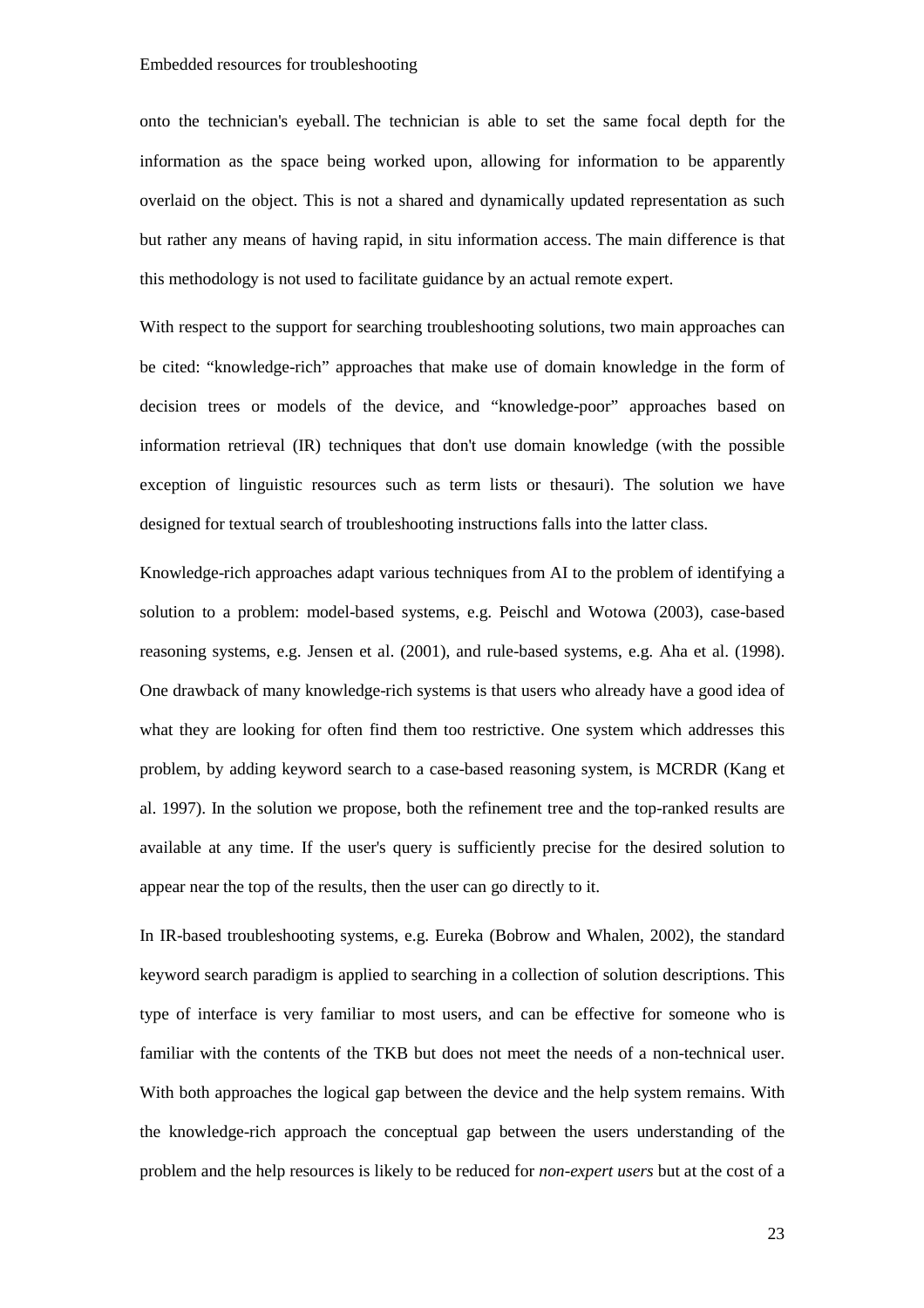perceived lack of flexibility. With the IR approach the conceptual gap is likely to remain. Some systems for device problems diagnostics also consider some forms of integration of textual search with device data, e.g. in Lao et al. (2004) for troubleshooting registry configuration issues in PC applications. In their approach diagnostics is based on configuration parameter observations automatically mixed with data from a past problems database. However, in our approach, informed by the ethnography, selected technical data are injected in user searches whilst at the same time leaving the user in control of his search, i.e. support rather than automation. This is an attempt to reduce the logical gap with the device but again the conceptual gap with the user is not addressed.

# **5 Conclusion**

We conducted an ethnographic field study of a troubleshooting call centre which was used to inspire the design of a number of technological solutions covering self-conducted and expertsupported troubleshooting. Unlike other technical attempts that have focussed on enhancing specific troubleshooting features in isolation, we have considered a wide set of resources to be embedded in both the ailing device and the social troubleshooting setting. These technologies were designed to reduce the three types of dislocation which emerged from the field study and the envisionments of the impact of the different assemblies of people, resources, technology and spaces. The interrelationship between troubleshooting actions¸ the knowledge and reasoning that surrounds those actions and the context in which they take place - which sits at the heart of the concept of situated action - have been our central concern. By closing the various types of gaps among the support resources we have proposed a system that reduces the separation between the troubleshooting resources and the troubleshooting situation

24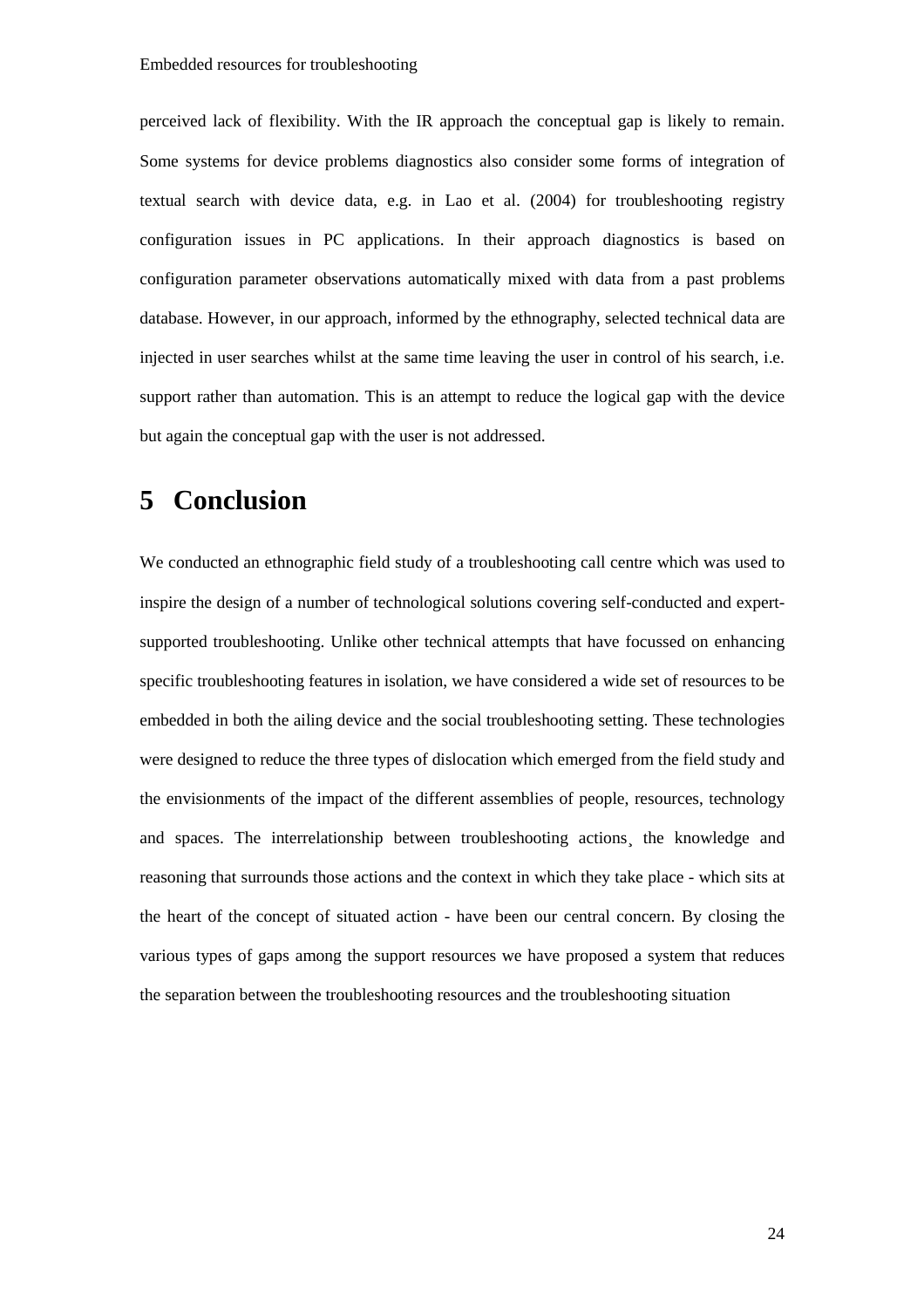# **6 Acknowledgements**

We thank A. Kaplan, C. Roux, K. Pettersson, J. Selin and V. Ciriza for their contributions to the design of refinement mechanisms and the on-the-box interaction; and N. Cancedda for his contribution to the method for avoiding repeated troubleshooting interactions on devices.

# **7 References**

Aha, David W., Tucker Maney, and Len Breslow (1998): Supporting Dialogue Inferencing in Conversational Case-Based Reasoning. In B. Smyth and P. Cunningham (eds): *EWCBR'98*. *Proceedings of Advances in Case-Based Reasoning, 4th European Workshop, Dublin, Ireland, 1998*. LNCS 1488, Springer, pp. 262--273.

Bowker, G. & Star, S. L. (1999): *Sorting Things Out: Classification and Its Consequences*. Cambridge MA: MIT Press.

Bauer, Martin, Gerd Kortuem, and Zary Segall (1999): "Where Are You Pointing At?" A Study of Remote Collaboration in a Wearable Videoconference System. *Proceedings of the 3rd International Symposium of Wearable Computers (ISWC'99), San Francisco, California, 18-19 October 1999*. IEEE Computer Society, pp. 151--158.

Bobrow, Daniel G. and Jack Whalen (2002): Community knowledge sharing in practice: the Eureka story. *Journal of the Society for Organizational Learning*, Vol. 4, Issue 2.

Buscher, Monika, Kramp, Gunnar & Krogh, Peter Gall (2003) In formation: support for flexibility, mobility, collaboration, and coherence. *Pers Ubiquit Comput* 7. pp. 136-146.

Cancedda, Nicola, Eric Gaussier, Cyril Goutte Cyril and Jean-Michel Renders (2003): Word-Sequence Kernels. *Journal of Machine Learning Research*, 3(February):1059--1082.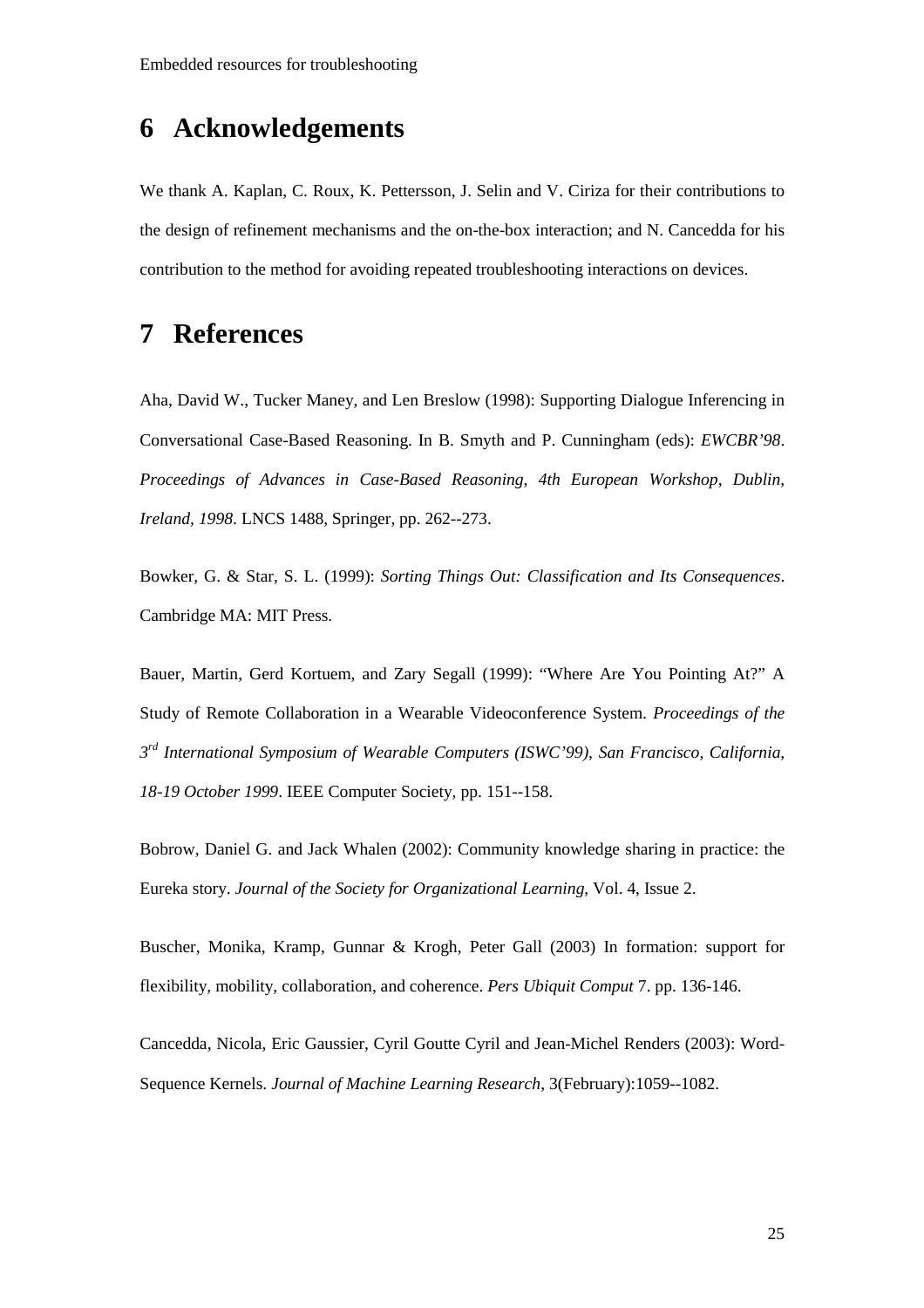Castellani, Stefania, Jacki O'Neill, Frederic Roulland, and Antonietta Grasso (2007): Informing troubleshooting search sessions with device data. *ECSCW Workshop on "CSCW, Technology and Diagnostic Work", Limerick, Ireland, September 24-28*.

Crabtree, Andy, Jacki O'Neill, Peter Tolmie, Stefania Castellani, Tommaso Colombino, and Antonietta Grasso (2006): The practical indispensability of articulation work to immediate and remote help-giving. In P. Hinds and D. Martin (eds): *CSCW'06*. *Proceedings of the 2006 Conference on Computer Supported Cooperative Work, Banff, Alberta Canada, November 4- 8.* ACM New York, pp. 219--228.

Dourish, Paul (2007): Seeing Like an Interface. *Proceedings of OzCHI 2007*. pp.1-8.

Edmunds, C. W., D. Auman, K. R. Mathers, C. S. Lippolis, A. M. Lorenzo and C.-L. Goldstein (2003): Simultaneous voice and data communication for diagnostic procedures in a printing or copying machine. *US-Patent*, 6,665,085.

Friedrich, Wolfgang and Wolfgang Wohlgemuth (2002): System for, and method of, situation-relevant assistance to interaction with the aid of augmented-reality technologies, US-Patent-Application 2002/0046368A1.

Garfinkel, H. and D. L. Wieder (1992): Two incommensurable, asymmetrically alternate, technologies of social analysis. In G. Watson and R. M. Seiler (eds.), *Talk in context: contributions to ethnomethodology*, 1992. New York: Sage, 175--206.

Kang, Byeong Ho, Kenichi Yoshida, Hiroshi Motoda, and Paul Compton (1997): Help Desk System with Intelligent Interface. *Applied Artificial Intelligence*, Vol. 11, Num. 7, 1 December, pp. 611--631(21).

Jensen, Finn V., Claus Skaanning, and Uffe Kjaerulff (2001): The SACSO system for Troubleshooting of Printing Systems. In H. H. Lund, B. H. Mayoh and J. W. Perram (eds): *SCAI'01*. *Proceedings of the 7th Scandinavian Conference on Artificial Intelligence, Odense,*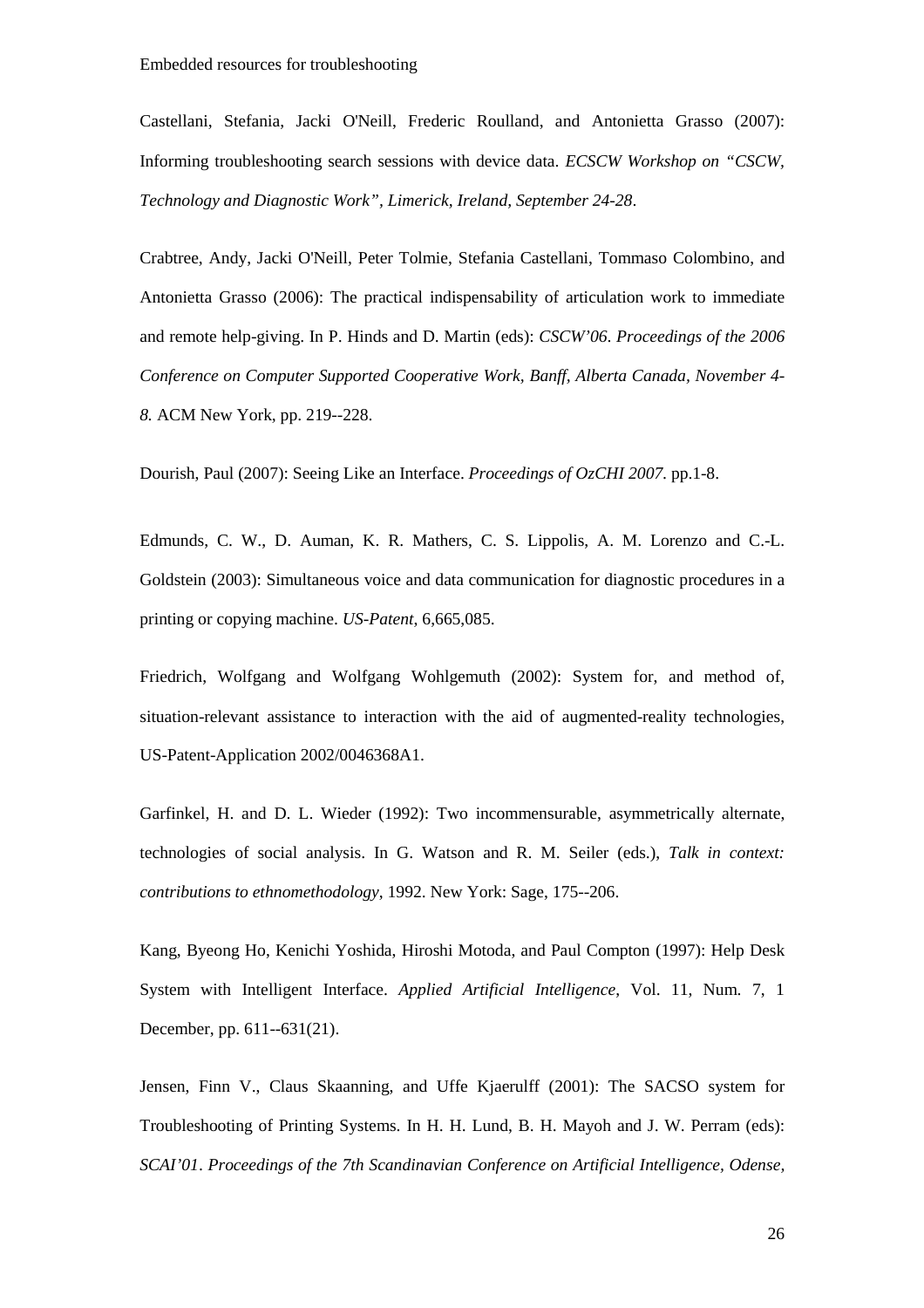*Denmark, 19-21 February, 2001*. Frontiers in Artificial Intelligence and Applications, pp. 67- -79.

Lao, Ni, Ji-Rong Wen, Wei-Ying Ma, Yi-Min Wang (2004): Combining High Level Symptom Descriptions and Low Level State Information for Configuration Fault Diagnosis. *Proceedings of the 18th Conference on Systems Administration (LISA 2004), Atlanta, USA, November 14-19, 2004*. USENIX, pp. 151--158.

Lodhi, Huma, Nello Cristianini, John Shawe-Taylor and Christopher Watkins (2001): Text Classification Using String Kernels. *Advances in Neural Information Processing Systems* 13. MIT Press, pp. 563--569.

Martin, David, Wastell, David & Bowers, John. (1998) Ethnographically Informed Systems Design (EISD): The development of an Internet-based electronic banking application. *Proceedings of European Conference on Information Systems (ECIS)*, June 1998.

Martin, David, Dave Wastell, Jacki O'Neill and Richard Varey (1999): Pushing All The Right Buttons: Lessons from two case studies of touch-screen kiosks. In M. A. Sasse and C. Johnson (eds): *Interact'99*. *Proceedings of Interact, Edinburgh, Scotland, August 30 to September 3, 1999*. IOS Press.

Microvision: Microvision Inc.'s Nomad Expert Technician System**, "**http://www.mvis.com/nomadexpert/info.html", and "http://www.mvis.com/pdfs/nomad\_industry.wp.pdf".

O'Neill, Jacki, Stefania Castellani, Antonietta Grasso, Peter Tolmie, and Frederic Roulland (2005a): Representations can be good enough. In H. Gellersen, K. Schmidt, M. Beaudouin-Lafon and W. Mackay (eds): *ECSCW'05*. *Proceedings of 9<sup>th</sup> European Conference on Computer Supported Cooperative Work, Paris, France, September 18-22, 2005*. Springer, pp. 267--286.